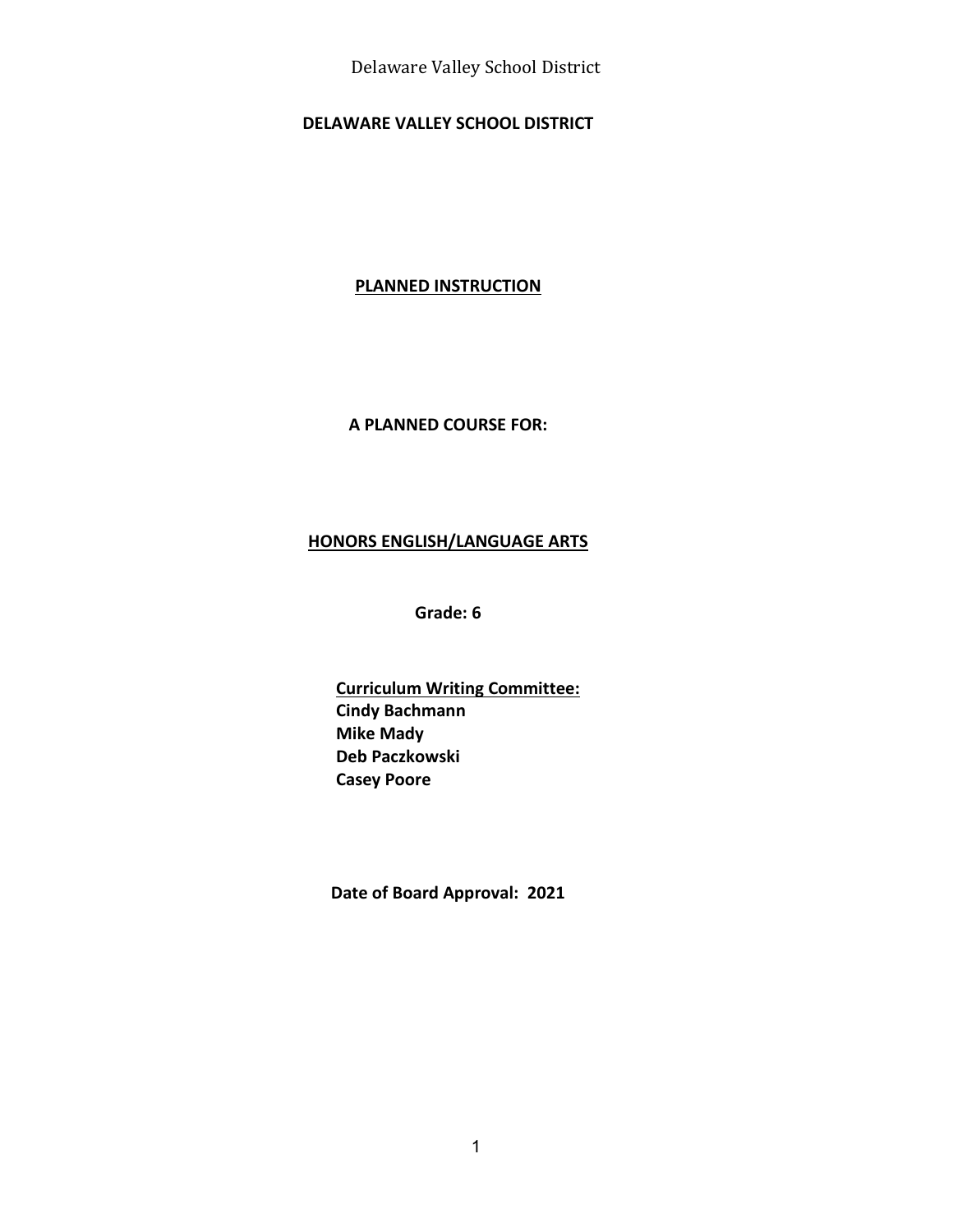#### **Course Weighting**

| <b>Major Assessments</b>              | 45%  |
|---------------------------------------|------|
| <b>Skills Application</b>             | 30%  |
| <b>Skills Practice</b>                | 20%  |
| Homework, Classwork and Participation | 5%   |
| <b>Total</b>                          | 100% |

# **Curriculum Map**

#### **Overview:**

This course is designed to prepare students for the rigor of honors and AP level high school classes by helping students to develop a deep understanding of English Language Arts concepts and their applications. Through the use of multiple learning and instructional strategies, students will acquire the knowledge they need to learn to communicate effectively in real-world situations. Students will use active reading strategies to analyze and critique print and non-print texts selected from both fiction and nonfiction sources. Each unit will be supported with scaffolding in a purposeful sequence in delivery of instruction. Vocabulary and grammar will be integrated with a systematic approach that utilizes  $21<sup>st</sup>$  Century learning skills. Students will be provided ample opportunities to refine and master strategies that will enhance their ability to understand and analyze any challenging text, to write with clarity and voice, to speak and listen in order to communicate and work effectively with others, and to view media with a critical intelligence. Supplementary texts and assignments will be integrated to significantly increase the difficulty of the course. Additionally, the course assessments will be more challenging when compared to the assessments of the regular course.

Students will receive differentiated instruction and will have the opportunity to use a variety of learning methods to attain mastery of the skills and concepts necessary for success. These purposeful learning activities are relevant, rigorous, student centered, engaging, interactive, and collaborative--developing students' skills in evaluating, analyzing, and communicating effectively. Technology is integrated whenever appropriate to support and enhance learning. Students in advanced classes are provided with the additional challenges of more extensive and sophisticated activities in all areas: supplementary independent reading, writing, discussion and presentation, vocabulary, and research.

#### **\*\*Honors 6 will include additional texts, assessments, activities, and writing assignments that will be at a more advanced level\*\***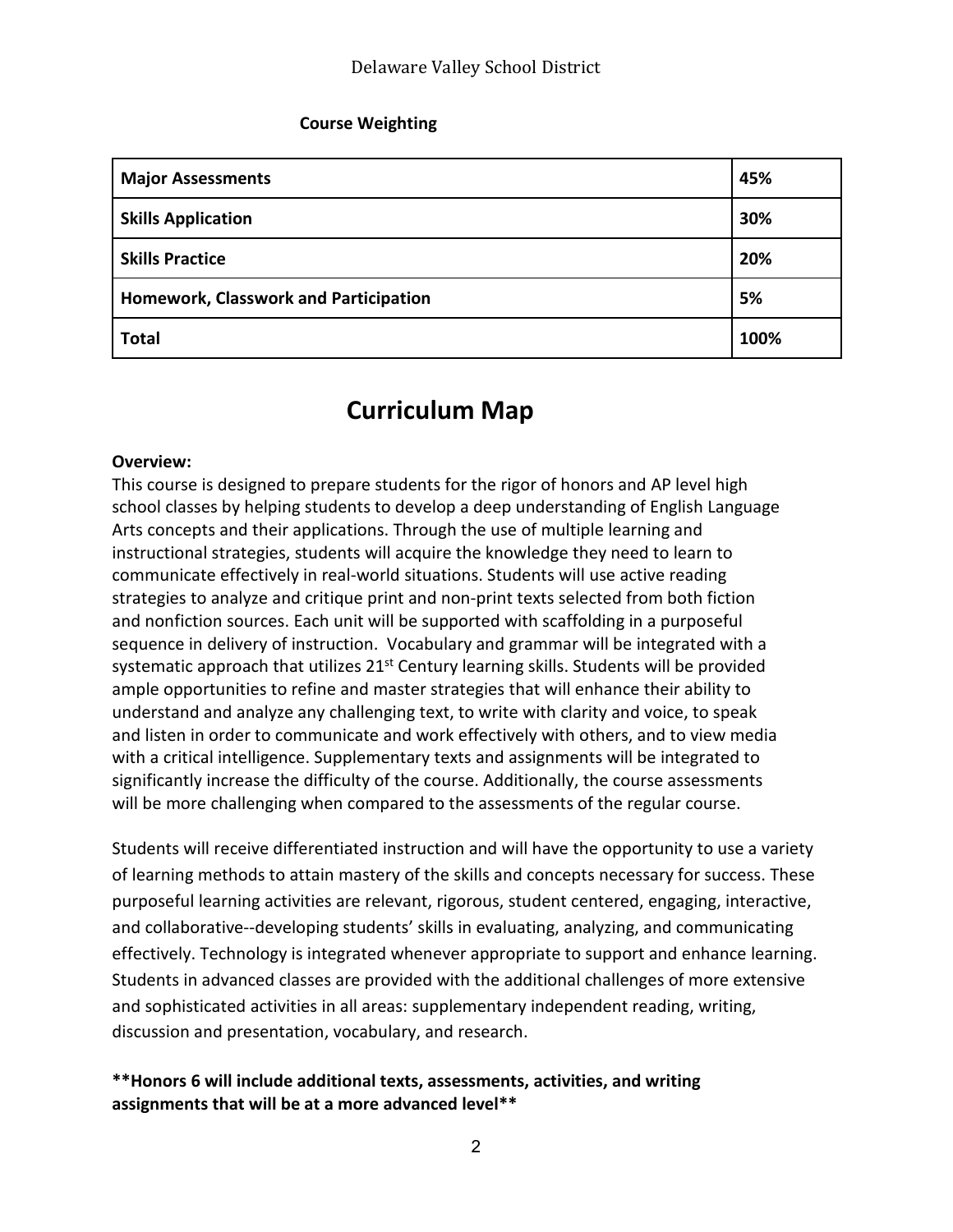## **1. Marking Period One Goals: (40-45 days)**

Reading Wonders Unit 0 Smart Start (1 week) Reading Wonders Unit 1 Changes Weeks 1-5 Reading Wonders Unit 2 Excursions Across Times Weeks 1-2

- Reading Skills: Main Idea and Key Details, Character Setting and Plot (compare and contrast) Author's Point of View, Text Structure (compare and contrast), Point of View, Theme, Metaphors and Similes, Context Clues, Ask and Answer Questions, Compare and Contrast, Greek and Latin Prefixes.
- Grammar Skills: Sentence Types, Subjects/Predicates, Sentence Combining, Complex Sentences, Run-On Sentences and Comma Splices, Types of Nouns, Singular and Plural Nouns
- Writing Skills: The Writing Process, Response to Prompt, Organization, Word Choice, Ideas, Voice, Sentence Fluency, Critical Analysis of a Prompt, Complete One TDA Teacher Assisted "Paranka's Dumplings", Teacher Assisted TDA "Cow Music"

## **2. Marking Period Two Goals: (40-45 days)**

Reading Wonders Unit 2 Excursions Across Time Weeks 3-5 Concurrent Novel Unit Book 1

Reading Wonders Unit 3 Accomplishments Weeks 1-5

- Reading Skills: Point of View, Theme, Summarization, Sequence, Cause and Effect, Main Idea and Details, Plot, Problem and Solution, Lyric Poem and Analysis, Text Features
- Grammar Skills: Singular and Plural Nouns, Possessive Nouns, Appositives, Action Verbs and Objects, Verb Tenses, Main and Helping Verbs, Linking Verbs, Irregular Verbs
- Writing Skills: Ideas, Voice, Organization, Sentence Fluency, Word Choice, Lyric Poem

## **3. Marking Period Three Goals: (40-45 days)**

Reading Wonders Unit 4 Challenges Weeks 1-5 Reading Wonders Unit 5 Discoveries Weeks 1-3

- Reading Skills: Author's Point of View, Theme, Summarization, Alliteration, Character, Setting, Imagery, Tone, Text Features, Setting, Acts/Scenes, Stage Directions, Dialogue.
- Grammar Skills: Pronouns and Antecedents, Kinds of Pronouns, Possessive Pronouns, Pronoun Verb Agreement, Adjectives, Articles and Demonstrative Adjectives, Adjectives that Compare
- Writing Skills: Argumentative Writing, Narrative Writing, Expository Writing, Organization, Expression, Sentence Fluency, Ideas, Word Choice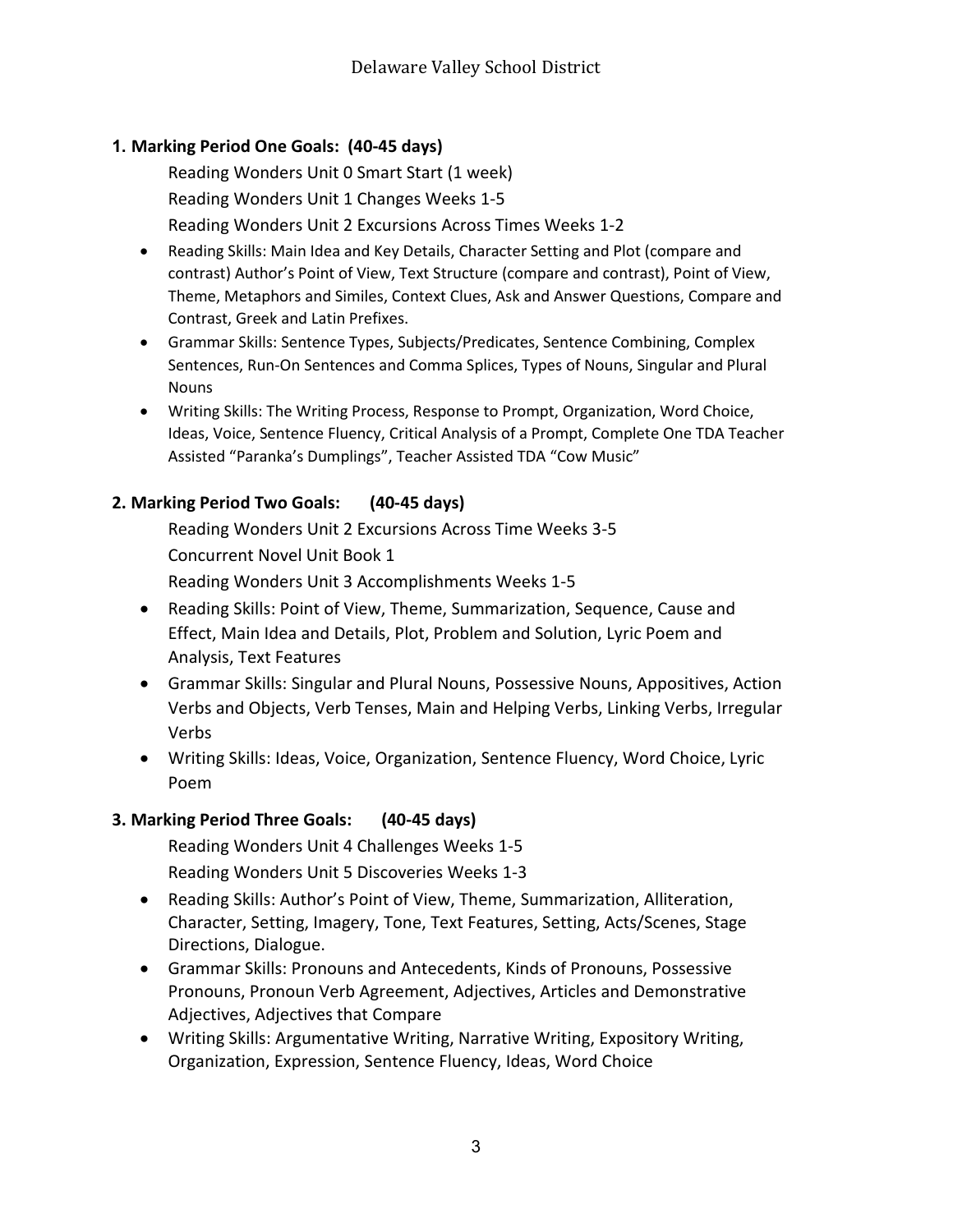\*Leave two weeks before PSSAs to begin PSSA prep (end of 3<sup>rd</sup> marking period/beginning of 4<sup>th</sup> marking period)

## **4. Marking Period Four Goals: (40-45 days)**

Concurrent Novel Unit Book 2

Reading Wonders Unit 5 Discoveries Weeks 4-5

- Reading Skills: Sequence, Point of View, Summarization, Main Idea and Details, Cause/Effect, Theme, text Structure: Sequence
- Grammar Skills: Comparing with more and most, comparing good and bad, Adverbs, Negatives, Prepositions, Sentence Comparing
- Writing Skills: Argumentative Writing, Expository Writing, Organization, Word Choice, Research Writing, Sentence Fluency, Voice

## **Big Ideas**

- Effective readers use appropriate strategies to construct meaning.
- Critical thinkers actively and skillfully interpret, analyze, evaluate, and synthesize information.
- Active listeners make meaning from what they hear by questioning, reflecting, responding, and evaluating.
- Effective speakers prepare and communicate message to address the audience and purpose.
- Audience and purpose influence a writer's choice of organizational pattern, language, and literary techniques.
- Rules of grammar and language conventions support clarity of communications between writers/speakers and readers
- An expanded vocabulary enhances one's ability to express ideas and information
- Effective research requires the use of varied resources to gain or expand knowledge.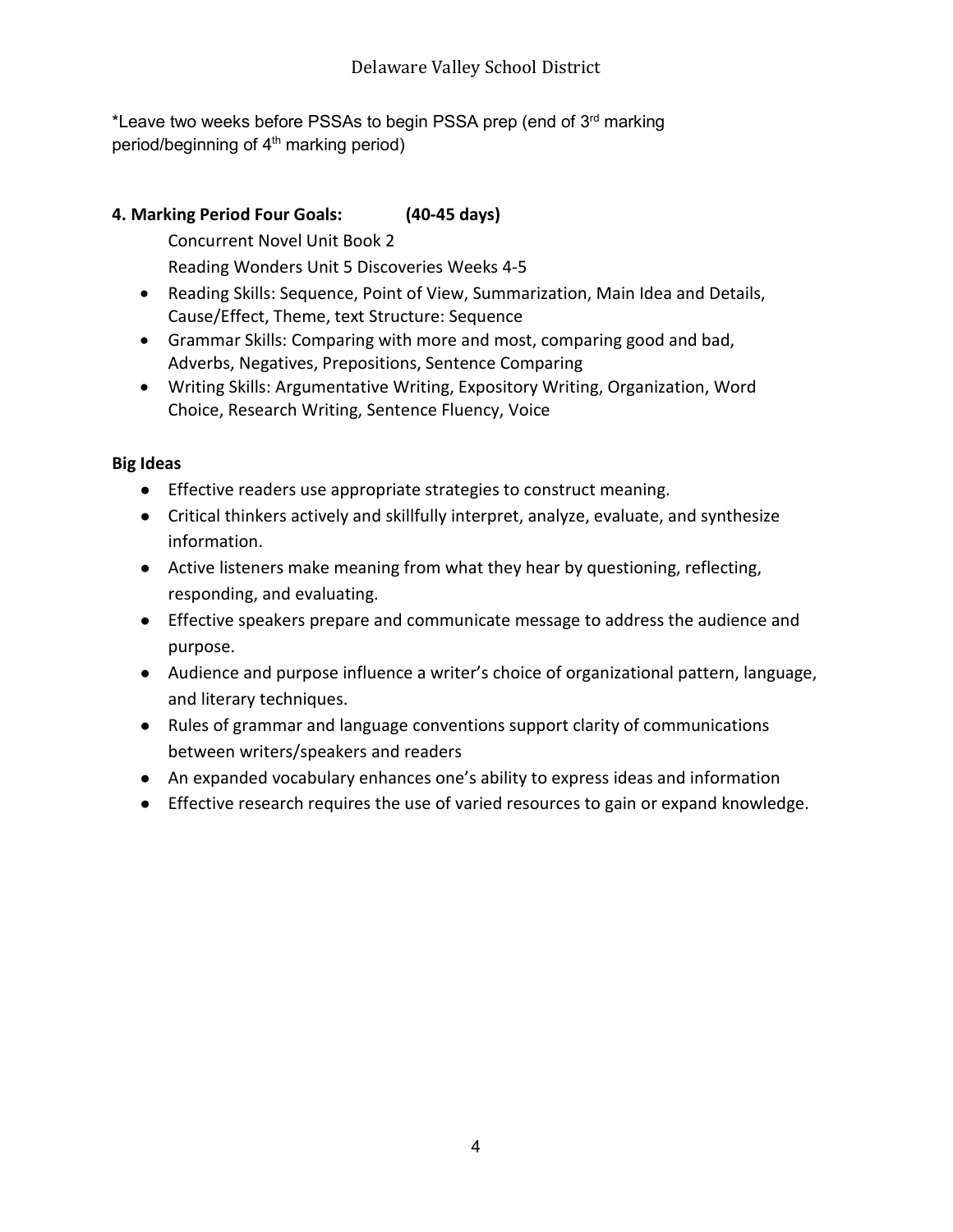#### **Textbook and Supplemental Resources:**

Textbook: McGraw-Hill Reading Wonders Grade 6 Literature Anthology Textbook

- ISBN #: 978-0-07-700549-8
- Textbook Publisher & Year of Publication: The McGraw-Hill Companies, Inc. 2020

Textbook: McGraw-Hill Reading Wonders Grade 6 Reading/Writing Companion

- ISBN #: 978-0-07-700889-5
- Textbook Publisher & Year of Publication: The McGraw-Hill Companies, Inc. 2020
- Stories: "The Legend of Sleepy Hollow", "A Christmas Carol", "Rip Van Winkle", and "The Crane Wife"
- Novels: *The Crossover, additional novel TBD*
- *Reading Wonders* Digital Resources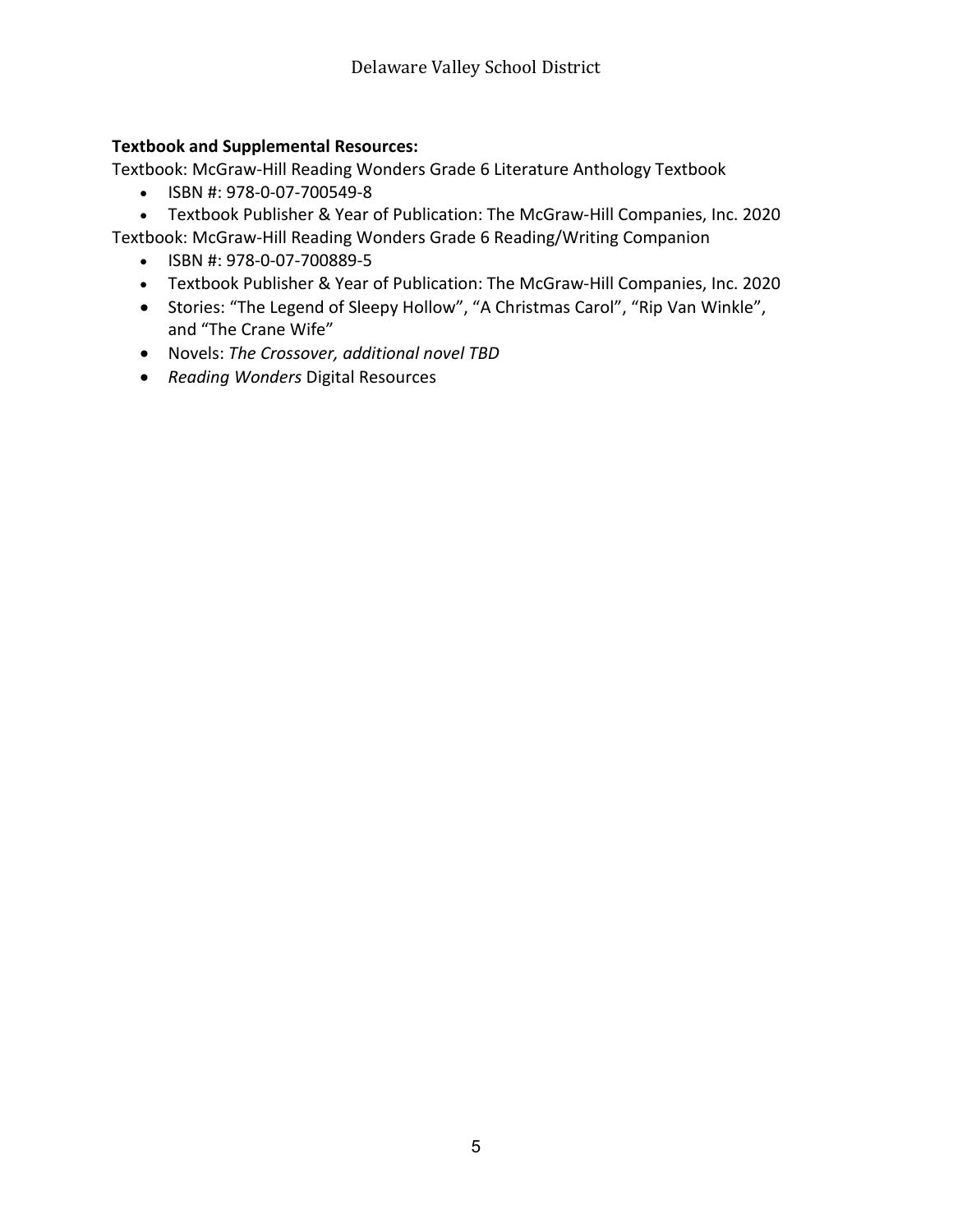# **Curriculum Plan**

**Unit 1 Time Range in Days: 30-35**

**Standard(s):** PACS English/Language Arts

#### **Standards Addressed:**

#### **PACS: ELA**

CC.1.2.6.A, CC.1.2.6.B, CC.1.2.6.C, CC.1.2.6.D, CC.1.2.6.E, CC.1.2.6.F, CC, CC.1.3.6.F, CC.1.3.6.I, CC.1.3.6.D, CC.1.3.6.E, CC.1.3.6.K, CC.1.3.6.H, CC.1.3.6.B, CC.1.3.6.J, CC.1.3.6.A, CC.1.3.6.C, CC.1.4.6.E, CC.1.4.6.L, CC.1.4.6.R, CC.1.4.6.D, CC.1.4.6.J, CC.1.4.6.P, CC.1.4.6C, CC.1.4.6.H, CC.1.4.6.W, CC.1.4.6.B, CC.1.4.6.F, CC.1.4.6.K, CC.1.4.6.Q, CC.1.4.6.T, CC.1.5.5.A , CC.1.5.6.A , CC.1.5.6.C, CC.1.5.6.D, CC.1.5.6.G

#### **Anchors:**

E06. B-K.1, E06. B-C.2, E06.B-V.4, E06.A-K.1, E06.A-C.2, E06.C.1, E06.D.2, E06.E.1, E06.D.1

#### **Eligible Content:**

E06.B-K.1.1.2, E06.B-K.1.1.1, E06.B-K.1.1.3, E06.B-C.2.1.1, E06.B-C.2.1.2, E06.B-V.4.1.1, E06.B-V.4.1.2, E06.A-K.1.1.2, E06.A-C.2.1.1, E06.A-C.2.1.2, E06.A-C.2.13, E06.A-V.4.1.1, E06.A-V.4.1.2, E06.A-V4.1.1, E06.A-K.1.1.1, E06-A-C.2.1.1., E06.A-C.2.1.2, E06.A-C.3.1.1, E06.A-K.1.1.3, E06.C.1.2.4, E06.C.1.2.1, E06.C.1.2.2, E06.C.1.2.3, E06.C.1.2.6, E06.C.1.2.5, E06.C.1.3.1, E06.C.1.3.4, E06.C.1.3.3, E06.C.1.3.5, E06.C.1.1.1, E06.C.1.1.3, E06.C.1.1.4, E06.C.1.1.5, E06.D.2.1.1, E06.D.2.1.1, E06.D.2.1.2, E06.D.2.1.3, E06.D.2.1.4, E06.D.2.1.5, E06.E.1.1.4, E06.E.1.1.5, E06D.1.1.1, E06D.1.1.2, E06.D1.1.3, E06.D.1.1.4, E06.D.1.1.5, E06.D.1.1.6, E06.D.1.1.7, E06.D.1.1.8, E06.D.1.2.1, E06.D.1.2.2, E06.D.1.2.3, E06.D.2.1.1, E06.D.2.1.2, E06.D.2.1.3, E06.D.2.1.4, E06.D.2.1.5, E06.E.1.1.1, E06.E.1.1.2, E06.E.1.1.3, E06.E.1.1.4, E06.E.1.1.5, E06.E.1.1.6

#### **Objectives:**

- 1. Students will make a personal connection to their lives and compare it to literature. (DOK Level 3)
- 2. Students will identify and interpret a variety of descriptive words and phrases. (DOK Level 1 and DOK Level 2)
- 3. Students will recognize and apply key concepts of narrative writing through various stages. (DOK Level 1 and DOK Level 4)
- 4. Students will analyze models to understand how writers organize a strong opening. (DOK Level 4)
- 5. Students will analyze the elements of a fictional and non-fictional narrative, as well as argumentative Text and expository text. (DOK Level 4)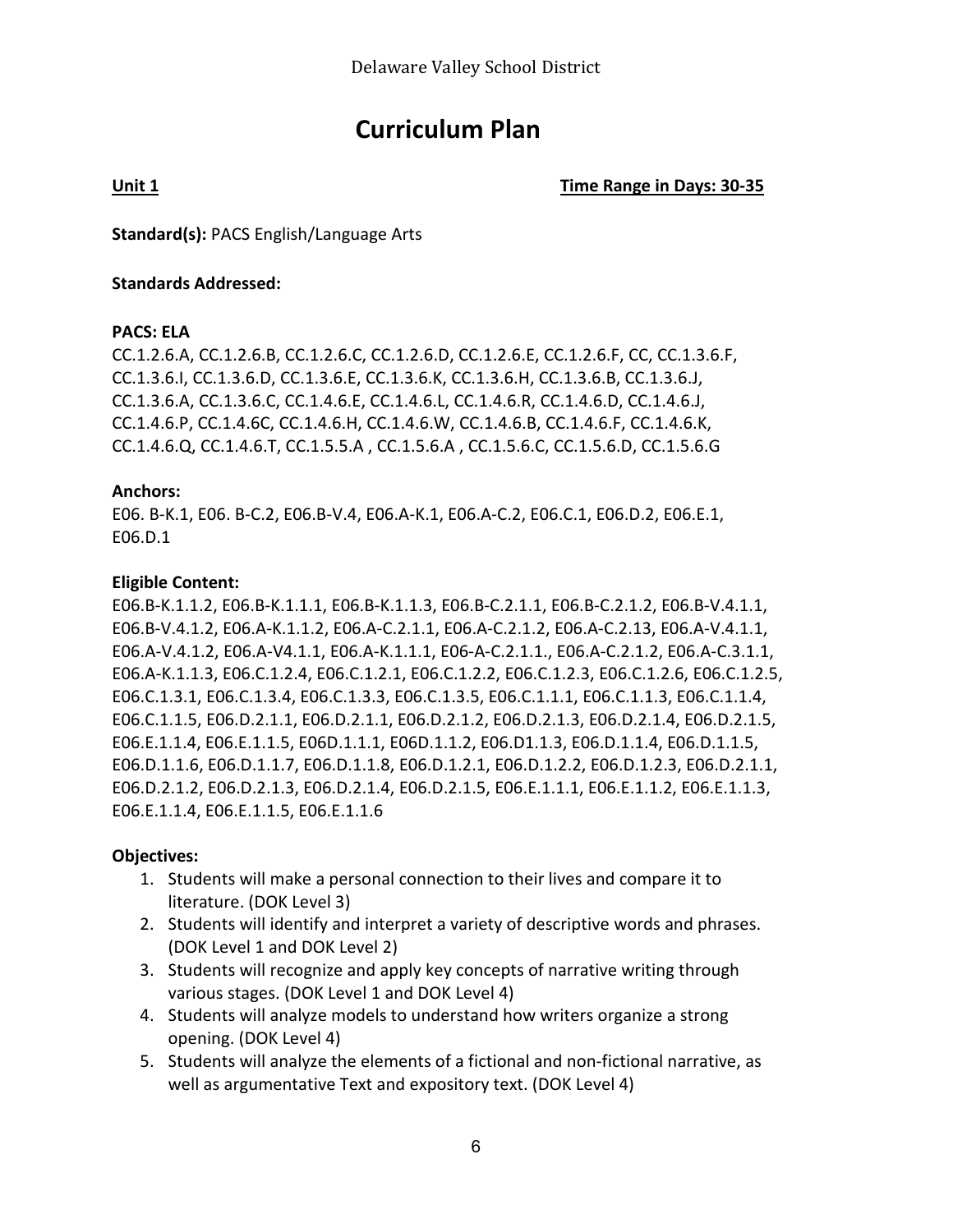- 6. Students will describe a plot diagram and how a particular story's plot unfolds in a series of episodes as well as how the characters respond or change as the plot moves toward a resolution. (DOK Level 3)
- 7. Students will recognize and explain the author's point of view and how it is conveyed in both fiction and non-fiction text. (DOK Level 1)
- 8. Using a prompt, students will use a graphic organizer and create a T.E.A and T.D.A using analysis, interpreting evidence, and utilizing complex sentence structure. (DOK Level 4)
- 9. Students will identify characteristics of realistic fiction, historical fiction, expository text, and informational and persuasive article. (DOK Level 1)
- 10. Students will visualize to understand plot, setting, and character. (DOK Level 2)
- 11. Students will interpret figurative language. (DOK Level 2)
- 12. Students will identify types of sentences and complete and simple subjects/predicates. (DOK Level 1)
- 13. Students will use correlative conjunctions and construct simple, compound, and complex sentences. (DOK Level 1 and DOK Level 2)
- 14. Students will distinguish between independent and dependent clauses. (DOK Level 2)
- 15. Students will construct a summary of a text. (DOK Level 3)
- 16. Students will identify a central idea of a text and how it is conveyed through particular details. (DOK Level 1)
- 17. Students will cite textual evidence to support analysis of what the text says explicitly as well as inferences drawn from the text. (DOK Level 3)
- 18. Students will interpret the meaning of words and phrases as they are used in a text, including figurative and connotative meanings using context clues. (DOK Level 2)

## **Core Activities and Corresponding Instructional Methods:**

## **Reading Wonders Unit 0-1:**

**1. Reading Comprehension**

## **Week Zero: Utilized suggested lesson plan located on pages S1-S48**

a. **Required**: "The Cricket and the Jaguar" and "Deserts and People"- Skills: Story/Text Structure, Theme, Point of View, Cross-Text Comparisons, Main Idea and Key Details

## **Week One and Two: Utilized suggested lesson plan located on pages T16-T19. Required**:

- a. "The Monster in the Mountain" Shared Read
- b. "Into the Volcano"- Anchor Text
- c. "Donna O'Meara: The Volcano Lady" Paired Selection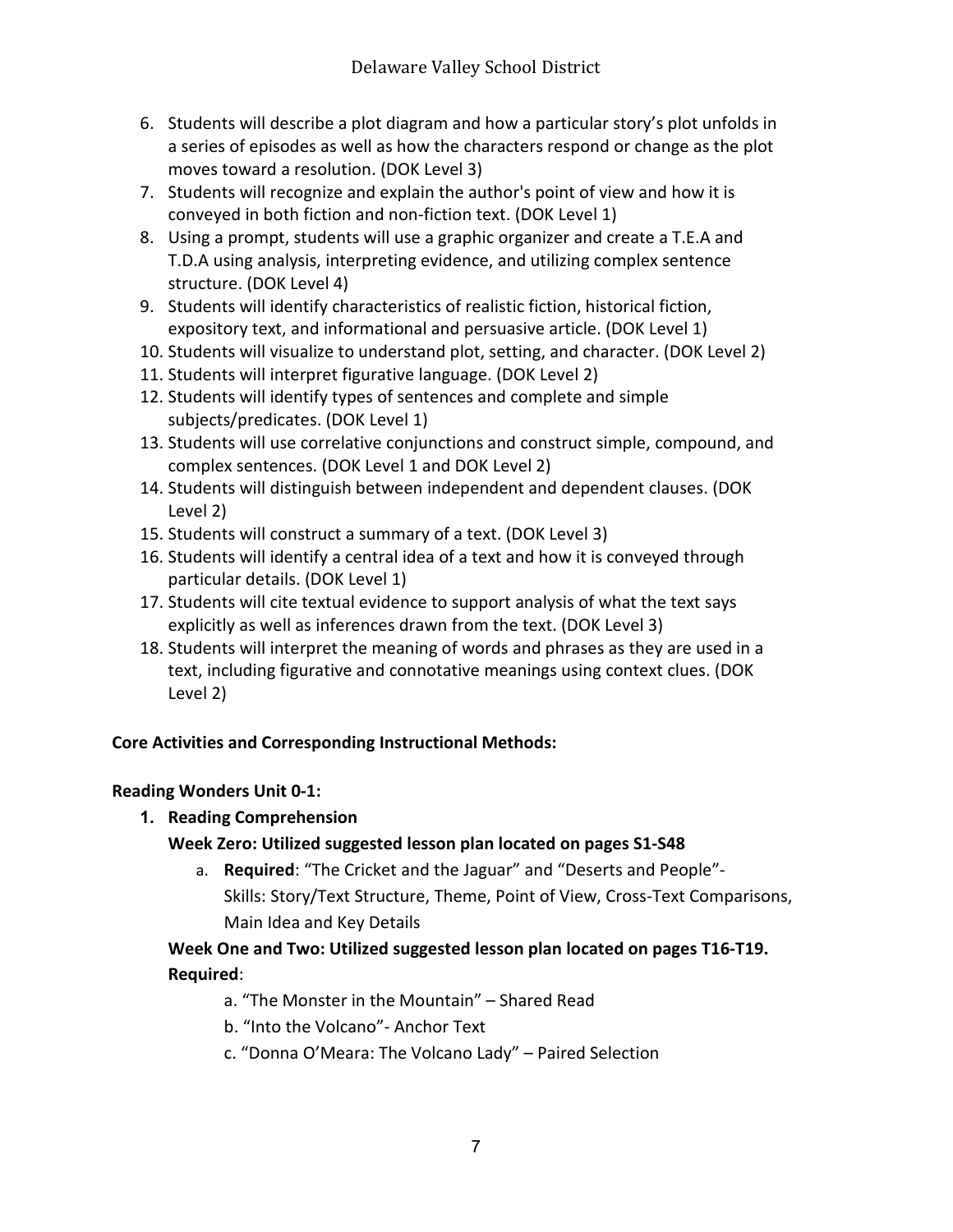#### **Skills and Strategies**:

- Comprehension: Reread, Main Idea and Key Details, Print and Graphic Features.
- Vocabulary: Metaphors and Similes, Dictionary and Glossary.
- Genre: Narrative Nonfiction and Biography

**Supplemental**: "Exploring the Deep" and "Curious About Earth"

## **Week Three and Four: Utilized suggested lesson plan located on pages T114-T117 Required**:

- a. "Cow Music" Shared Read
- b. "Little Blog on the Prairie"- Anchor Text
- c. "The Writing on the Wall" Paired Selection

## **Skills and Strategies**:

- Comprehension: Visualize, Compare and Contrast, and Imagery
- Vocabulary: Context Clues: Sentence and Syntactic Clues
- Genre: Realistic Fiction and Personal Narrative

**Supplemental**: "In the Lion's Den" and "The Wall"

**Week Five: Utilized suggested lesson plan located on pages T212 and T213 Required**:

- a. "Making Money: A Story of Change" Shared Read
- b. "The Economic Roller Coaster"- Anchor Text
- c. "Our Federal Reserve at Work" Paired Selection

## **Skills and Strategies**:

- Comprehension: Reread, Main Idea and Key Details, Print and Graphic Features.
- Vocabulary: Root words
- Genre: Argumentative Text and Persuasive Article

**Supplemental**: "Money Changes" and "Cash Is Here to Stay"

Weekly Reading Instructional Methods (Used in all stories listed in a-f): Whole Group, Think Aloud, Think-Pair-Share, Choral Reading, Close Reading, Cloze Reading, Marking the Text, Audio Listening, Independent and Small Group Reading

Additional lesson plans for the beyond level readers can be found on the *Reading Wonders* website.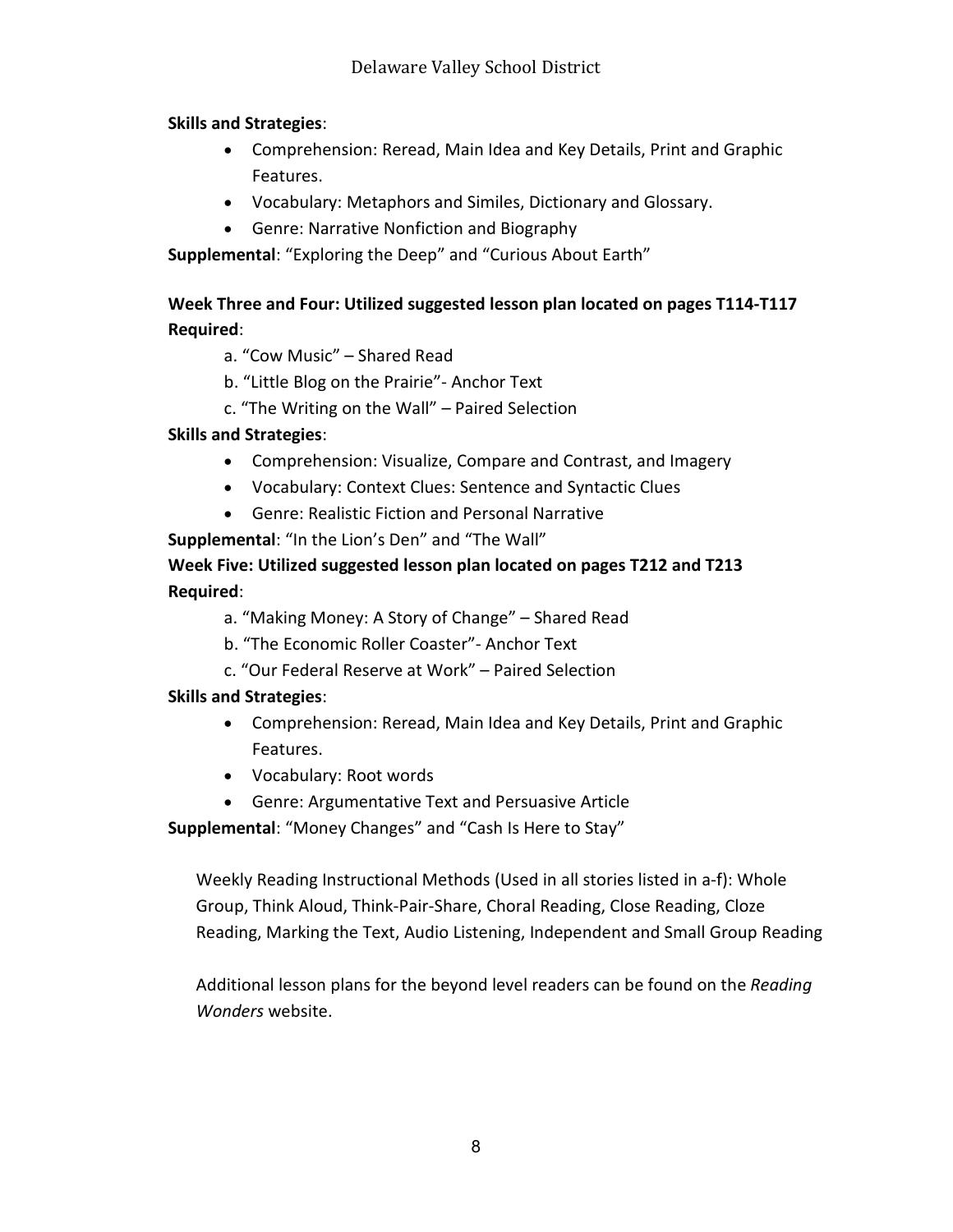## **2. Text Dependent Analysis**

- a. Analyze to Inform/Explain- Characterization, Setting and Plot (pg. T29) Whole Class
- b. Analyze to Inform/Explain- Main Idea (pg. T157)
- c. Analyze to Share an Argument- Author's Point of View (T285)

## **3. Grammar Skills**

- a. Concepts: Types of Sentences, Subjects/Predicates, Combining Sentences, Complex Sentences, Run-On Sentences, Comma Splices
- b. Weekly Instructional Methods (Used with all concepts): Teacher Modeling, DGP, Daily Grammar Fix-It, Reading/Writing Workshop, Grammar Practice Pages, Grammar Video Clips, Grammar Songs

## **4. Writing Skills**

- a. Concepts: Organization, Word Choice, Ideas, Voice, Sentence Fluency
- b. Weekly Instructional Methods (Used with all concepts): Reading/Writing Workshop, Teacher Modeling, Conferencing, Utilizing the Writing Process, Graphic Organizers, Narrative Exemplars

## **Assessments:**

- Diagnostic- Study Island, STAR (as per District's Assessment Plan), question and answer
- Formative- Bell ringer, Question and Answer, Ticket Out, Completed Practice Pages, Class Discussion, Brainstorming.
- Summative- Unit 1 Week 1 and 2, Week 3 and 4, and Week 5 bi-weekly Reading Assessments and Vocabulary Assessments, Weekly Grammar Assessments. 1 TEA, and 1 TDA - teacher lead.

## **Unit One Assessments:**

- 3 Common Reading Assessments
- 3 Common Vocabulary Assessments
- 5 Common Grammar assessments
- 1 Common TDA (teacher lead)
- 2 Common TEA (teacher lead)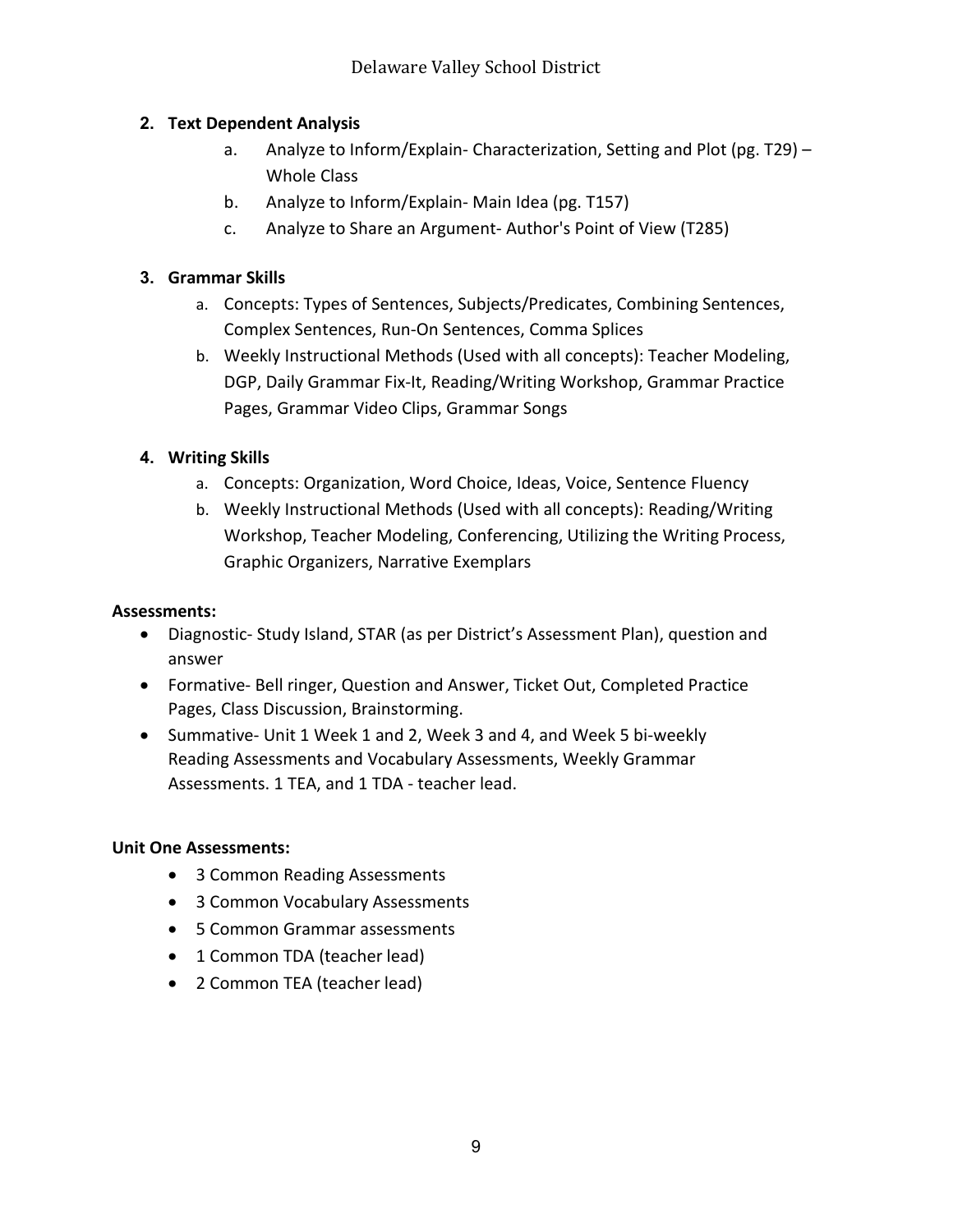**Unit 2 Time Range in Days: 30-35**

**Standard(s):** PACS English/Language Arts

#### **Standards Addressed:**

#### **PACS: ELA-**

CC.1.3.6.D, CC.1.3.6.E, CC.1.3.6.K, CC.1.3.6.H, CC.1.3.6.B, CC.1.3.6.J, CC.1.3.6.A, CC.1.3.6.C, CC.1.2.6.A, CC.1.2.6.B, CC.1.2.6.C, CC.1.2.6.D, CC.1.2.6.E, CC.1.2.6.F, CC, CC.1.3.6.F, CC.1.3.6.I, CC.1.4.6.E, CC.1.4.6.L, CC.1.4.6.R, CC.1.4.6.D, CC.1.4.6.J, CC.1.4.6.P, CC.1.4.6C, CC.1.4.6.H, CC.1.4.6.W, CC.1.4.6.B, CC.1.4.6.F, CC.1.4.6.K, CC.1.4.6.Q, CC.1.4.6.T, CC.1.5.5.A , CC.1.5.6.A , CC.1.5.6.C, CC.1.5.6.D, CC.1.5.6.G

#### **Anchors:**

E06.C.1, E06.D.2, E06.E.1, E06.D.1, E06.B-K.1, E06.B-C.2, E06.B-V.4, E06.A-K.1, E06.A.C.2, E06.A-V.4, E06.A-C.3

#### **Eligible Content:**

E06.C.1.2.5, E06.C.1.3.1, E06.C.1.3.4, E06.C.1.3.3, E06.C.1.3.5, E06.C.1.1.1, E06.C.1.1.3, E06.C.1.1.4, E06.C.1.1.5, E06.D.2.1.1, E06.D.2.1.1, E06.D.2.1.2, E06.D.2.1.3, E06.D.2.1.4, E06.D.2.1.5, E06.E.1.1.4, E06.E.1.1.5, E06D.1.1.1, E06D.1.1.2, E06.D1.1.3, E06.D.1.1.4, E06.D.1.1.5, E06.D.1.1.6, E06.D.1.1.7, E06.D.1.1.8, E06.D.1.2.1, E06.D.1.2.2, E06.D.1.2.3, E06.D.2.1.1, E06.D.2.1.2, E06.D.2.1.3, E06.D.2.1.4, E06.D.2.1.5, E06.E.1.1.1, E06.E.1.1.2, E06.E.1.1.3, E06.E.1.1.4, E06.E.1.1.5, E06.E.1.1.6, E06.B-K.1.1.2, E06.B-K.1.1.1, E06.B-K.1.1.3, E06.B-C.2.1.1, E06.B-C.2.1.2, E06.B-V.4.1.1, E06.B-V.4.1.2, E06.A-K.1.1.2, E05.B-K.1.1.1, E06.A-C.2.1.1, E06.A-C.2.1.2, E06.A-C.2.13, E06.A-V.4.1.1, E06.A-V.4.1.2, E06.A-V4.1.1, E06.A-K.1.1.1, E06-A-C.2.1.1., E06.A-C.2.1.2, E06.A-C.3.1.1, E06.A-K.1.1.3, E06.C.1.2.4, E06.C.1.2.1, E06.C.1.2.2, E06.C.1.2.3, E06.C.1.2.6,

#### **Objectives:**

- 1. Students will identify and analyze character, conflict, and the elements of plot. (DOK Level 1, DOK Level 4)
- 2. Students will differentiate multiple perspectives in literature. (DOK Level 3)
- 3. Students will interpret the effect of point of view. (DOK Level 2)
- 4. Students will build background knowledge on contributions made by early civilizations. (DOK Level 1)
- 5. Students will identify characteristics of expository text and historical fiction. (DOK Level 1)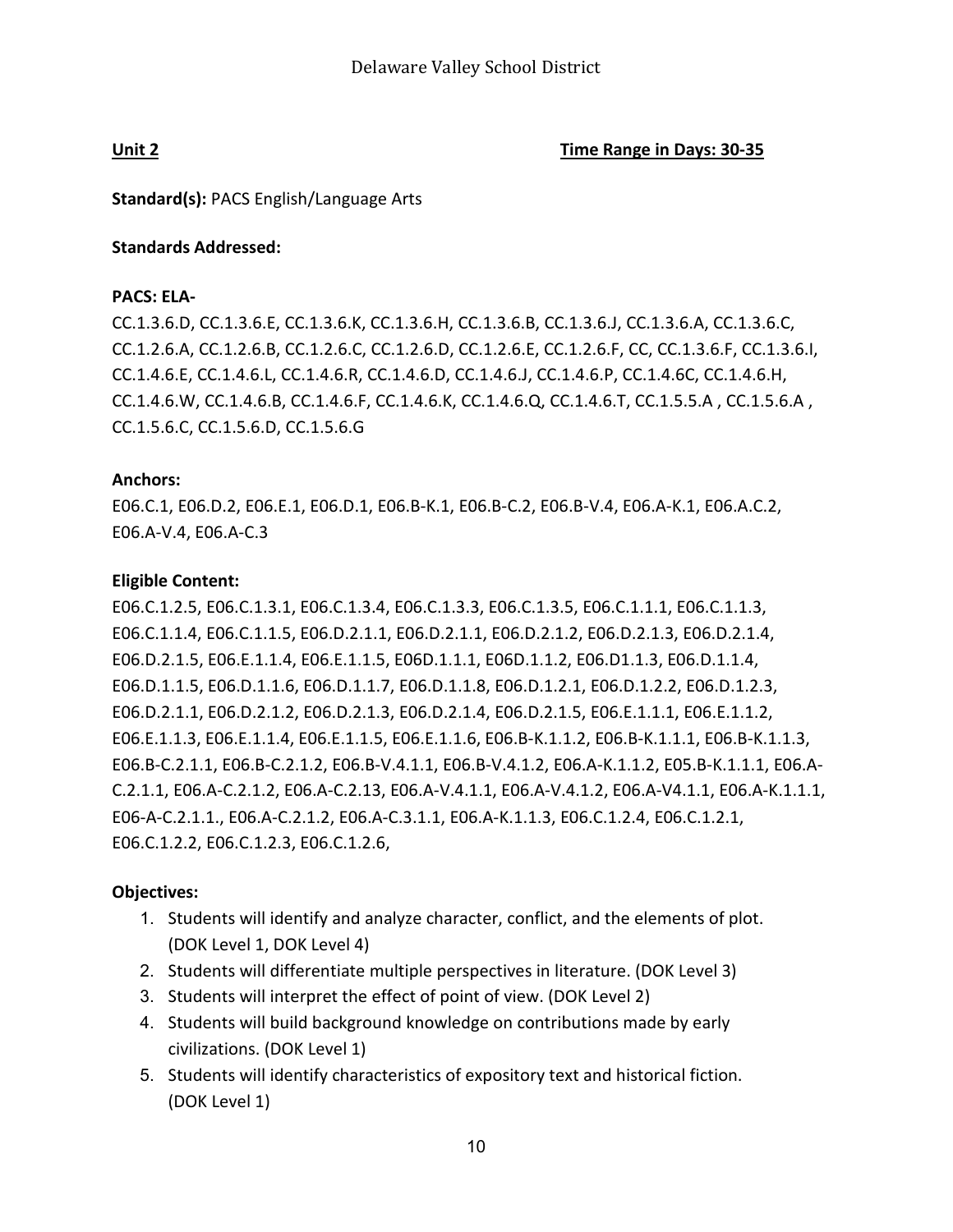- 6. Students will cite textual evidence to support analysis of what the text says explicitly as well as inferences drawn from the text. (DOK Level 3)
- 7. Students will interpret the meaning of words and phrases as they are used in a text, including figurative and connotative meanings using context clues. (DOK Level 2)
- 8. Students will construct a summary of a text without bias. (DOK Level 3)
- 9. Students will identify a central idea of a text and how it is conveyed through particular details. (DOK Level 1)
- 10. Students will utilize grade-appropriate Greek and Latin affixes and roots as clues to the meaning of a word. (DOK Level 2)
- 11. Students will analyze models to understand how details support a topic, how a strong conclusion follows from a narrated experiences or events, and how transitions clarify ideas and indicate shifts in time and place. (DOK Level 4)
- 12. Students will identify and use common, proper, concrete, and abstract nouns; singular and plural nouns; irregular plural forms and collective nouns; singular and plural possessive nouns; essential and nonessential appositives. (DOK Level 1)
- 13. Students will describe how a text presents information (sequentially, comparatively, and causally). (DOK Level 2)
- 14. Students will explain how the author describes the point of view of the narrator or speaker in a text. (DOK Level 3)
- 15. Students will describe how a particular story's plot unfolds in a series of episodes as well as how the characters respond or change as the plot moves toward a resolution. (DOK Level 3)
- 16. Students will identify characteristics of a sonnet and a lyric poem. (DOK Level 1)
- 17. Students will recognize rhyme scheme and meter in poetry. (DOK Level 1)
- 18. Students will demonstrate understanding of figurative language, word relationships, and nuances in word meanings. (DOK Level 1)

## **Core Activities and Corresponding Instructional Methods:**

## **Reading Wonders Unit 2:**

**1. Reading Comprehension**

**Week One and Two: Utilized suggested lesson plan located on pages T16-T19. Required**:

a. "The Democracy Debate" – Shared Read

- b. "Who Created Democracy?"- Anchor Text
- c. "How Ideas Become Laws" Paired Selection

## **Skills and Strategies**: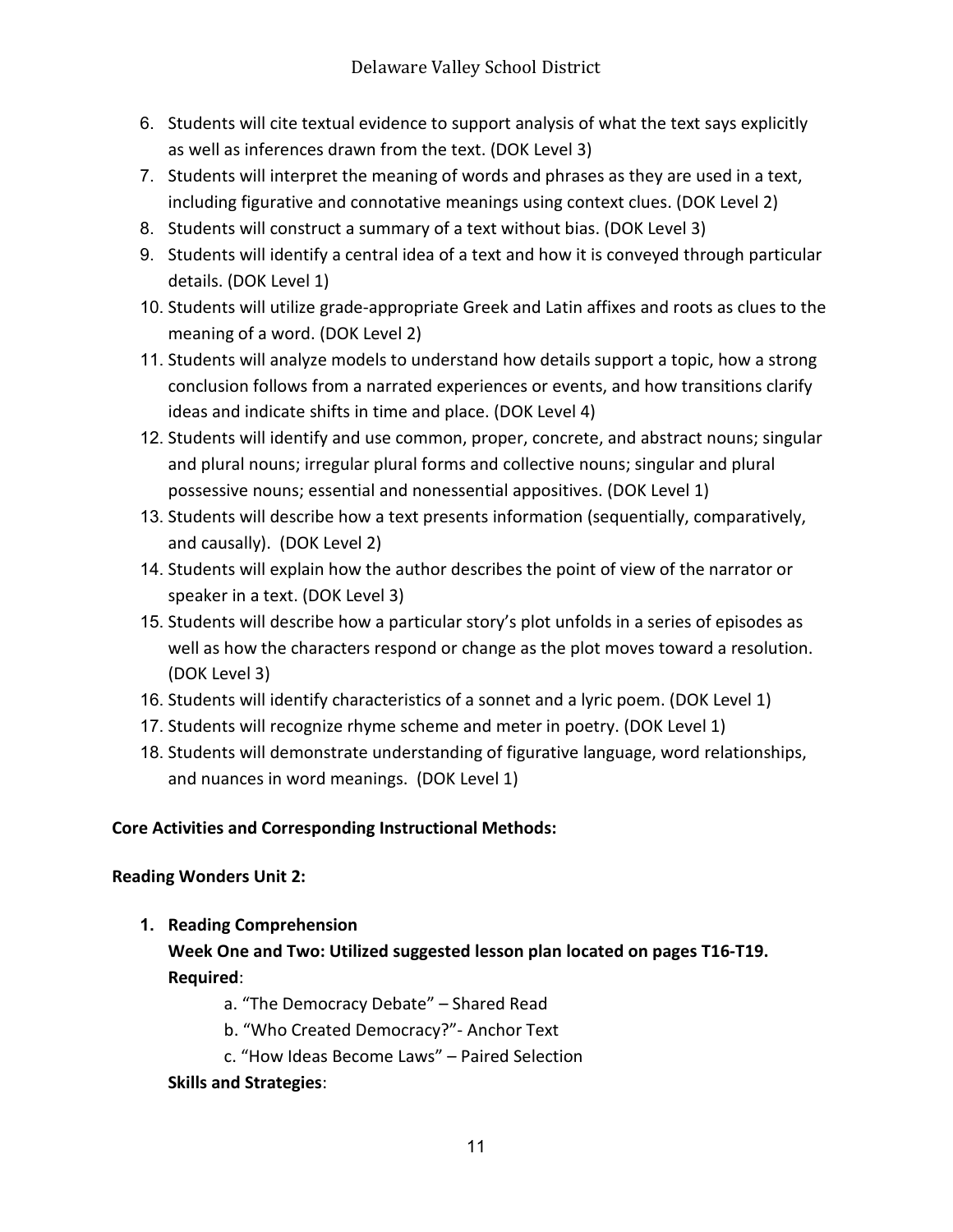- Comprehension: Ask and Answer Questions, Compare and Contrast, and Author's Purpose
- Vocabulary: Greek and Latin Prefixes, Word Origins
- Genre: Expository Text and Narrative Nonfiction

**Supplemental**: "Everybody Counts" and "The Men on the Hill"

## **Week Three and Four: Utilized suggested lesson plan located on pages T114-T117 Required**:

a. "Yaskul's Mighty Trade" – Shared Read

- b. "Roman Diary"- Anchor Text
- c. "The Genius of the Roman Aquaducts" Paired Selection

#### **Skills and Strategies**:

- Comprehension: Make, Confirm, Revise Perdictions, Point of View, and Author's Purpose
- Vocabulary: Connotations and Denotations, Thesaurus
- Genre: Historical Fiction and Expository Text

**Supplemental**: "Chihul's Secret" and "Books Made from Bark"

## **Week Five: Utilized suggested lesson plan located on pages T212 and T213 Required**:

- a. "Ozymandias" and "Lifelong Friends" Shared Read
- b. "Majestic," "Mummy," and "Clay"- Anchor Texts
- c. "Maestro" and "Tradition" Paired Selection

## **Skills and Strategies**:

- Comprehension: Rhyme Scheme and Meter, Theme, Word Choice
- Vocabulary: Personification, lyric poetry, meter, rhyme scheme, sonnet
- Genre: Lyric Poetry and Sonnet
- **Supplemental**: "Money Changes" and "Cash Is Here to Stay"

Weekly Reading Instructional Methods (Used in all stories listed in a-e): Whole Group, Think Aloud, Think-Pair-Share, Choral Reading, Close Reading, Cloze Reading, Marking the Text, Audio Listening, Independent and Small Group Reading

Additional lesson plans for the beyond level readers can be found on the *Reading Wonders* website.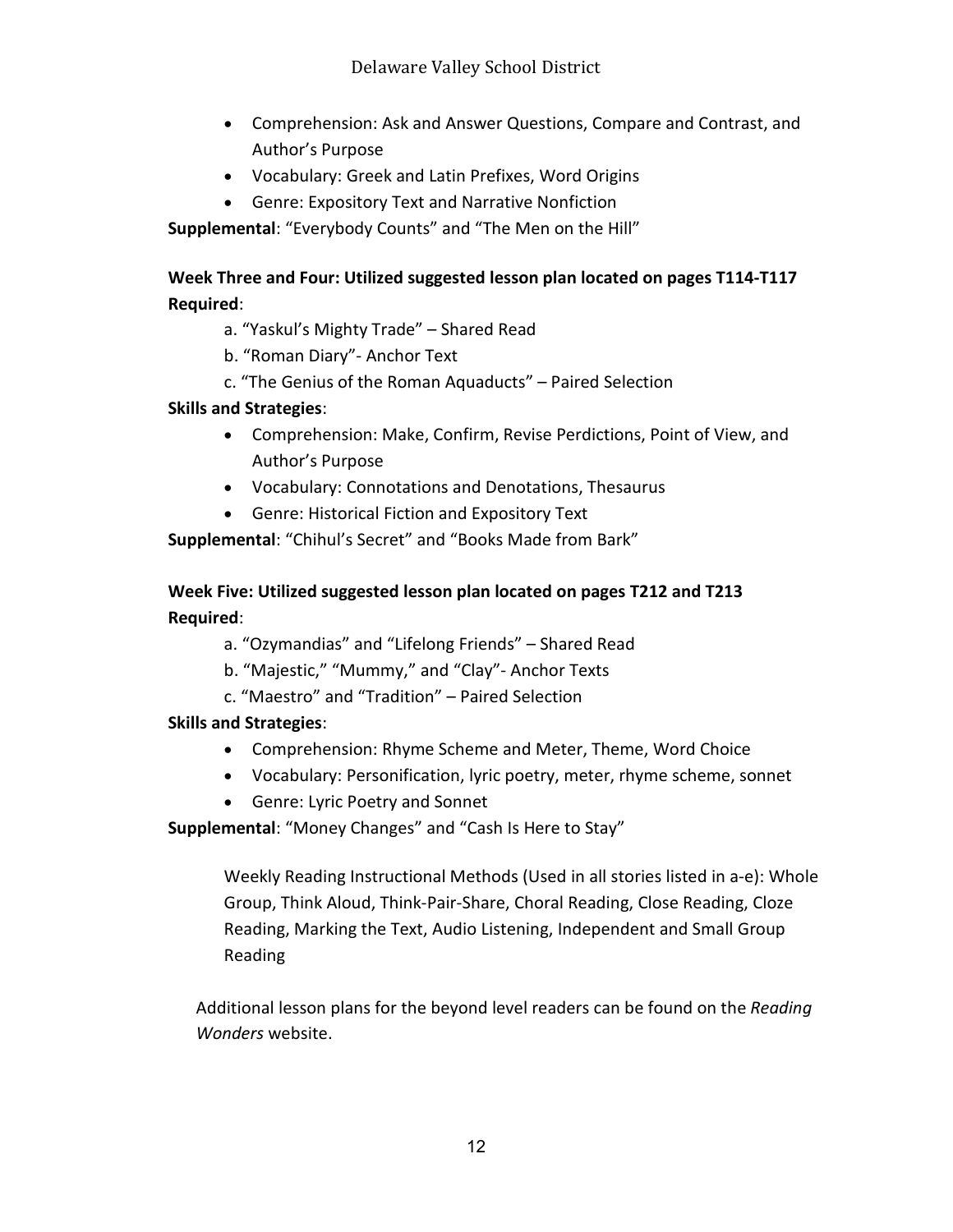## **2. Text Dependent Analysis**

- a. Analyze to Inform/Explain- Text Structure: Problem/Solution (pg. T29)
- b. Analyze to Inform/Explain- First Person Point of View (pg. T157)
- c. Analyze to Inform/Explain- Theme (pg. T285)

## **3. Grammar Skills**

- a. Concepts: Kinds of Nouns, Singular and Plural Nouns, Possessive Nouns, and Appositives
- b. Weekly Instructional Methods (Used with all concepts): Teacher Modeling, DGP, Daily Grammar Fix-It, Reading/Writing Workshop, Grammar Practice Pages, Grammar Video Clips, Grammar Songs

## **4. Writing Skills**

- a. Concepts: Organization, Word Choice, Ideas, Sentence Fluency
- b. Weekly Instructional Methods (Used with all concepts): Reading/Writing Workshop, Teacher Modeling, Conferencing, Utilizing the Writing Process, Graphic Organizers, Expository Exemplars

## **Assessments:**

- Diagnostic- Study Island, STAR (as per District's Assessment Plan), question and answer
- Formative- Bell ringer, Question and Answer, Ticket Out, Completed Practice Pages, Class Discussion, Brainstorming.
- Summative- Unit 2 Week 1 and 2, Week 3 and 4, and Week 5 bi-weekly Reading Assessments and Vocabulary Assessments, Weekly Grammar Assessments. 1 TEA, and 1 TDA - teacher lead.

#### **Unit Two Assessments:**

- 3 Common Reading Assessments
- 3 Common Vocabulary Assessments
- 5 Common Grammar assessments
- 2 Common TEA (Guided)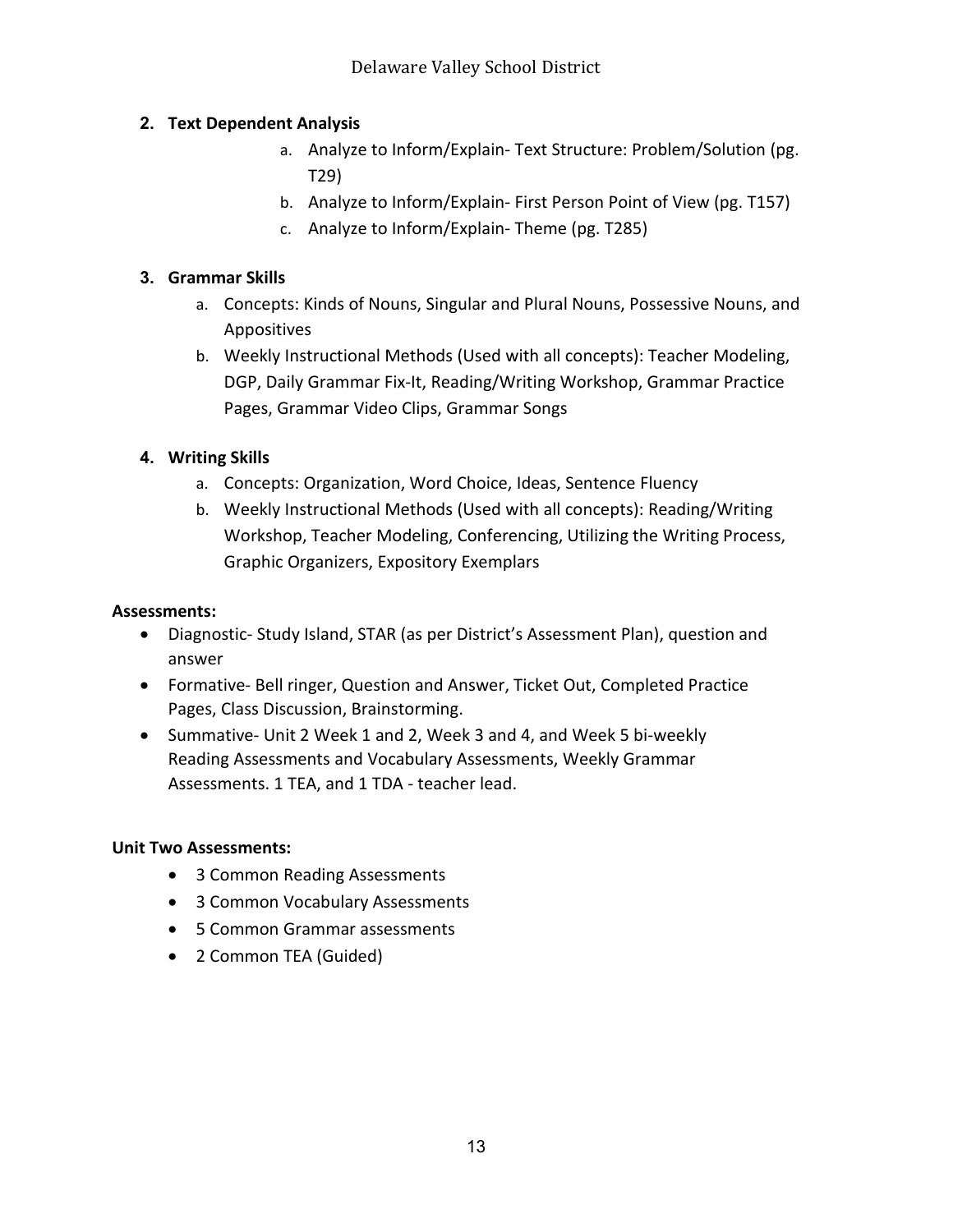**Unit 3 Time Range in Days: 30-35**

**Standard(s):** PACS English/Language Arts

#### **Standards Addressed:**

#### **PACS: ELA-**

CC.1.4.6.E, CC.1.4.6.L, CC.1.4.6.R, CC.1.4.6.D, CC.1.4.6.J, CC.1.4.6.P, CC.1.4.6C, CC.1.4.6.H, CC.1.2.6.A, CC.1.2.6.B, CC.1.2.6.C, CC.1.2.6.D, CC.1.2.6.E, CC.1.2.6.F, CC.1.3.6.F, CC.1.3.6.I, CC.1.3.6.D, CC.1.3.6.E, CC.1.3.6.K, CC.1.3.6.H, CC.1.3.6.B, CC.1.3.6.J, CC.1.3.6.A, CC.1.3.6.C, CC.1.4.6.W, CC.1.4.6.B, CC.1.4.6.F, CC.1.4.6.K, CC.1.4.6.Q, CC.1.4.6.T, CC.1.5.5.A , CC.1.5.6.A , CC.1.5.6.C, CC.1.5.6.D, CC.1.5.6.G

#### **Anchors:**

E06.B-K.1, E06.B-C.2, E06.B-V.4, E06.A-K.1, E06.A-C.2, E06.A-V.4, E06.A-C.2, E06.A-C.3, E06.C.1, E06.D.2, E06.E.1, E06.D.1

#### **Eligible Content:**

E06.D.1.1.5, E06.D.1.1.6, E06.D.1.1.7, E06.D.1.1.8, E06.D.1.2.1, E06.D.1.2.2, E06.D.1.2.3, E06.D.2.1.1, E06.D.2.1.2, E06.D.2.1.3, E06.D.2.1.4, E06.D.2.1.5, E06.E.1.1.1, E06.E.1.1.2, E06.B-K.1.1.2, E06.B-K.1.1.1, E06.B-K.1.1.3, E06.B-C.2.1.1, E06.B-C.2.1.2, E06.B-V.4.1.1, E06.B-V.4.1.2, E06.A-K.1.1.2, E05.B-K.1.1.1, E06.A-C.2.1.1, E06.A-C.2.1.2, E06.A-C.2.13, E06.A-V.4.1.1, E06.A-V.4.1.2, E06.A-V4.1.1, E06.A-K.1.1.1, E06-A-C.2.1.1., E06.A-C.2.1.2, E06.A-C.3.1.1, E06.A-K.1.1.3, E06.C.1.2.4, E06.C.1.2.1, E06.C.1.2.2, E06.C.1.2.3, E06.C.1.2.6, E06.C.1.2.5, E06.C.1.3.1, E06.C.1.3.4, E06.C.1.3.3, E06.C.1.3.5, E06.C.1.1.1, E06.C.1.1.3, E06.C.1.1.4, E06.C.1.1.5, E06.D.2.1.1, E06.D.2.1.1, E06.D.2.1.2, E06.D.2.1.3, E06.D.2.1.4, E06.D.2.1.5, E06.E.1.1.4, E06.E.1.1.5, E06D.1.1.1, E06D.1.1.2, E06.D1.1.3, E06.D.1.1.4, E06.E.1.1.3, E06.E.1.1.4, E06.E.1.1.5, E06.E.1.1.6 E06.D.1.1.5, E06.D.1.1.6, E06.D.1.1.7, E06.D.1.1.8, E06.D.1.2.1, E06.D.1.2.2, E06.D.1.2.3, E06.D.2.1.1, E06.D.2.1.2, E06.D.2.1.3, E06.D.2.1.4, E06.D.2.1.5, E06.E.1.1.1, E06.E.1.1.2, E06.B-K.1.1.2, E06.B-K.1.1.1, E06.B-K.1.1.3, E06.B-C.2.1.1, E06.B-C.2.1.2, E06.B-V.4.1.1, E06.B-V.4.1.2, E06.A-K.1.1.2, E05.B-K.1.1.1, E06.A-C.2.1.1, E06.A-C.2.1.2, E06.A-C.2.13, E06.A-V.4.1.1, E06.A-V.4.1.2, E06.A-V4.1.1, E06.A-K.1.1.1, E06-A-C.2.1.1., E06.A-C.2.1.2, E06.A-C.3.1.1, E06.A-K.1.1.3, E06.C.1.2.4, E06.C.1.2.1, E06.C.1.2.2, E06.C.1.2.3, E06.C.1.2.6, E06.C.1.2.5, E06.C.1.3.1, E06.C.1.3.4, E06.C.1.3.3, E06.C.1.3.5, E06.C.1.1.1, E06.C.1.1.3, E06.C.1.1.4, E06.C.1.1.5, E06.D.2.1.1, E06.D.2.1.1, E06.D.2.1.2, E06.D.2.1.3, E06.D.2.1.4, E06.D.2.1.5, E06.E.1.1.4, E06.E.1.1.5, E06D.1.1.1, E06D.1.1.2, E06.D1.1.3, E06.D.1.1.4, E06.E.1.1.3, E06.E.1.1.4, E06.E.1.1.5, E06.E.1.1.6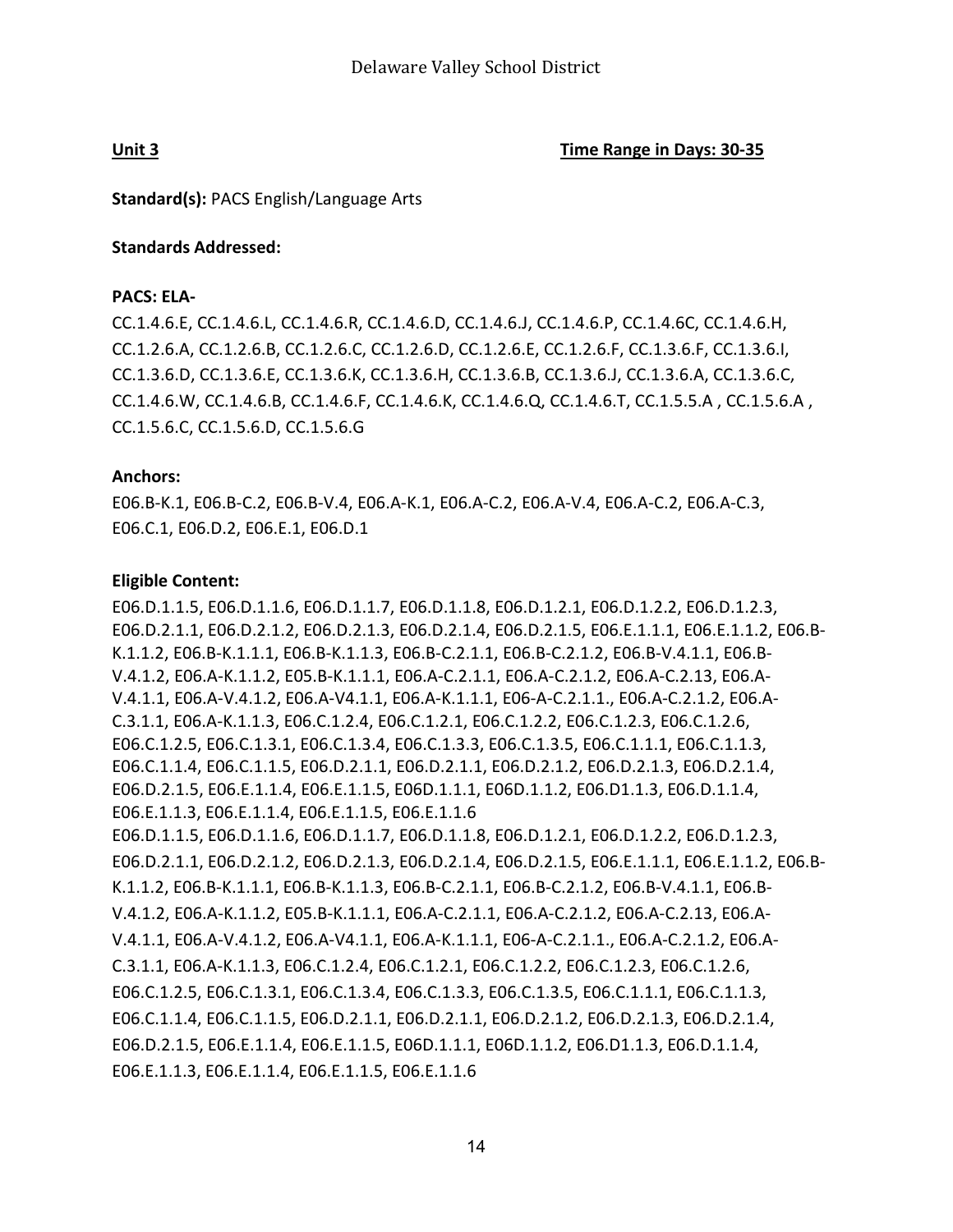## **Objectives:**

- 1. Students will construct sentences using parallel structure. (DOK Level 3)
- 2. Students will identify textual support for an opinion. (DOK Level 1)
- 3. Students will develop a logical argument on the importance of the perspective of accomplishments. (DOK Level 3)
- 4. Students will cite textual evidence to support analysis of what the text says explicitly as well as inferences drawn from the text. (DOK Level 3)
- 5. Students will interpret the meaning of words and phrases as they are used in a text, including figurative and connotative meanings using context clues. (DOK Level 2)
- 6. Students will identify characteristics of realistic fiction, narrative fiction, biography, expository, and narrative nonfiction. (DOK Level 1)
- 7. Students will describe how a particular story's plot unfolds in a series of episodes as well as how the characters respond or change as the plot moves toward a resolution. (DOK Level 3)
- 8. Students will determine a theme or central idea of a text and how it is conveyed through particular details. (DOK Level 1)
- 9. Students will construct a summary of a text without bias. (DOK Level 3)
- 10. Students will use a variety of transition words, phrases, and clauses to convey sequence and signal shifts from one-time frame or setting to another. (DOK Level 3)
- 11. Students will distinguish and use action verbs, direct and indirect objects, capitalize and punctuate dialogue correctly, correct subject-verb agreement, main and helping verbs, verb phrases, linking verbs, predicate nouns and adjectives, irregular verbs. (DOK Level 2)
- 12. Students will explain how the author describes the point of view of the narrator or speaker in a text. (DOK Level 3)
- 13. Students will analyze strong conclusions and models to understand relevant evidence, style, tone, and differing points of view. (DOK Level 4)
- 14. Students will analyze how a particular sentence, paragraph, chapter, or section fits into the overall structure of a text. (DOK Level 4)

## **Core Activities and Corresponding Instructional Methods:**

## **Reading Wonders Unit 3:**

**1. Reading Comprehension**

**Week One and Two: Utilized suggested lesson plan located on pages T16-T19. Required**:

a. "Facing the Storm" – Shared Read

b. "Lizzie Bright and the Buckminster Boy" - Anchor Text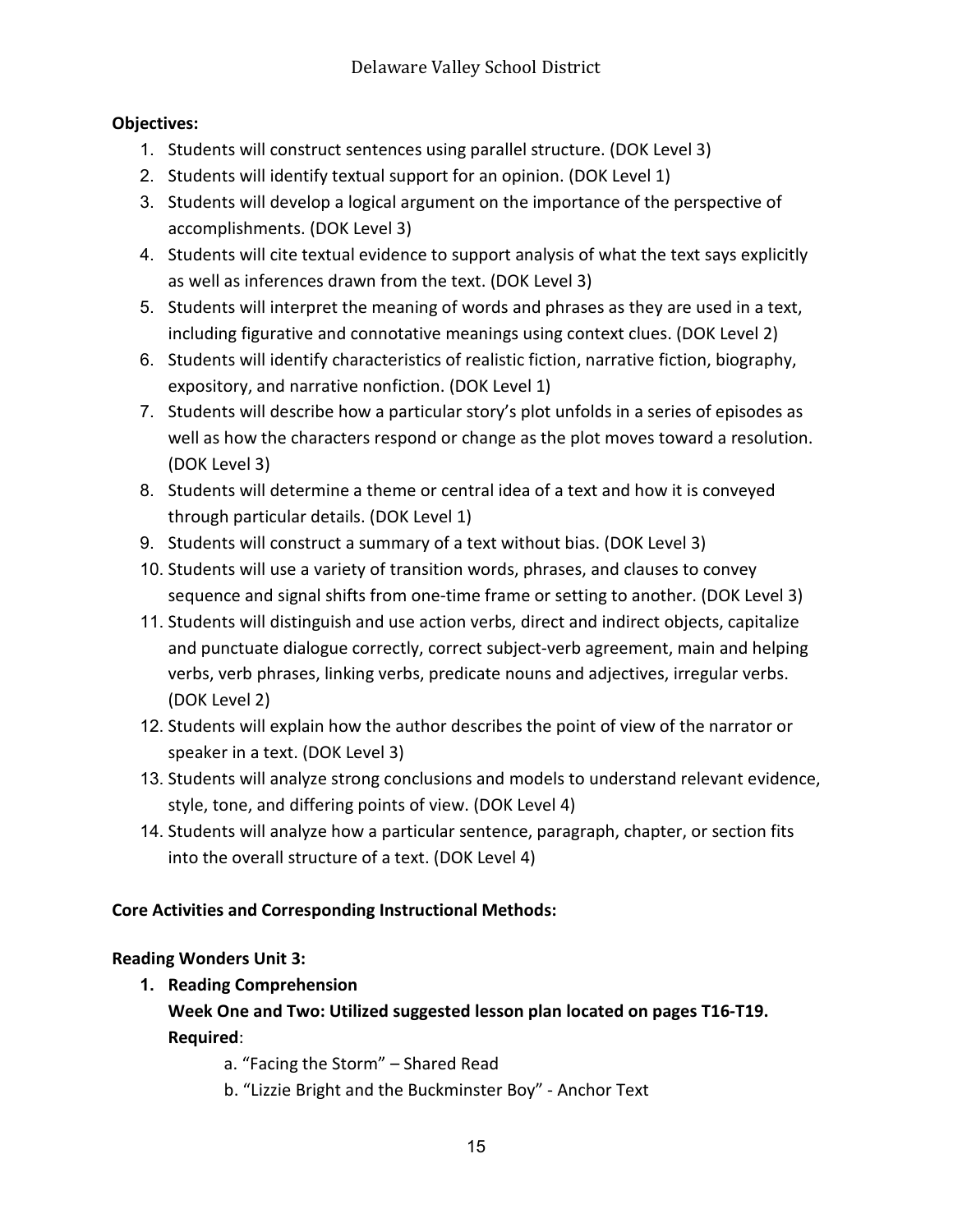c. "Confronting a Strategy" – Paired Selection

#### **Skills and Strategies**:

- Comprehension: Make, Confirm, and Revise Predictions, Theme, and Setting.
- Vocabulary: Context Clues: Paragraph Clues, and Word Relationships
- Genre: Realistic Fiction and Personal Narrative

**Supplemental**: "The Yard Sale" and "CAKE and Lemonade"

## **Week Three and Four: Utilized suggested lesson plan located on pages T114-T117 Required**:

- a. "Jewels from the Sea" Shared Read
- b. "The Pot That Juan Built"- Anchor Text
- c. "A Box of Ideas" Paired Selection

#### **Skills and Strategies**:

- Comprehension: Visualize, Compare and Contrast, and Imagery
- Vocabulary: Context Clues: Sentence and Syntactic Clues
- Genre: Realistic Fiction and Personal Narrative

**Supplemental**: "Coming Together for Change" and "Food for Thought"

## **Week Five: Utilized suggested lesson plan located on pages T212 and T213 Required**:

a. "Make Your City Green!" – Shared Read

- b. "Stewarts of the Environment"- Anchor Text
- c. "Modern Transit for an Ancient City" Paired Selection

#### **Skills and Strategies**:

- Comprehension: Ask and Answer Questions, Main Idea and Key Details, and Evaluate Claims
- Vocabulary: Synonyms and Antonyms
- Genre: Argumentative Text and Persuasive Article

**Supplemental**: "A World of Water" and "Taking Action"

Weekly Reading Instructional Methods (Used in all stories listed in a-e): Whole Group, Think Aloud, Think-Pair-Share, Choral Reading, Close Reading, Cloze Reading, Marking the Text, Audio Listening, Independent and Small Group Reading

Additional lesson plans for the beyond level readers can be found on the *Reading Wonders* website.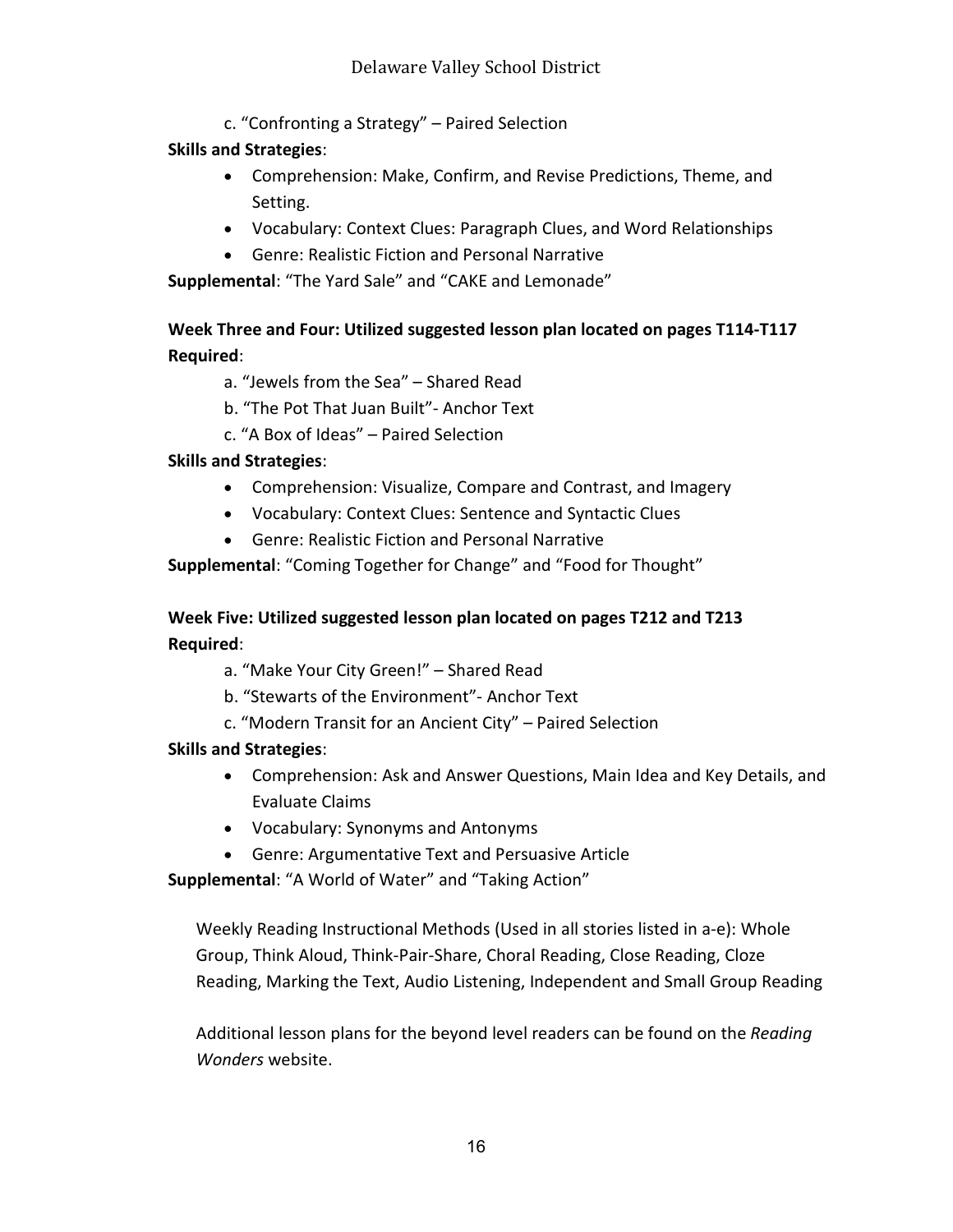## **2. Text Dependent Analysis**

- a. Analyze to Share an Argument- Theme, Plot, and Characterization (pg. T93)
- b. Analyze to Inform/Explain- Text Structure: Cause and Effect (pg. T221)

## **3. Grammar Skills**

- c. Concepts: Action Verbs and Objects, Verb Tenses, Main and Helping Verbs, Linking Verbs, Irregular Verbs
- d. Weekly Instructional Methods (Used with all concepts): Teacher Modeling, DGP, Daily Grammar Fix-It, Reading/Writing Workshop, Grammar Practice Pages, Grammar Video Clips, Grammar Songs

## **4. Writing Skills**

- e. Concepts: Organization, Voice, Ideas, Sentence Fluency
- f. Weekly Instructional Methods (Used with all concepts): Reading/Writing Workshop, Teacher Modeling, Conferencing, Utilizing the Writing Process, Graphic Organizers, Argumentative Exemplars

## **Assessments:**

- Diagnostic- Study Island, STAR (as per District's Assessment Plan), question and answer
- Formative- Bell ringer, Question and Answer, Ticket Out, Completed Practice Pages, Class Discussion, Brainstorming.
- Summative- Unit 3 Week 1 and 2, Week 3 and 4, and Week 5 bi-weekly Reading Assessments and Vocabulary Assessments, Weekly Grammar Assessments. 2 TEA, and 1 TDA - lead.

## **Unit Three Assessments:**

- 3 Common Reading Assessments
- 3 Common Vocabulary Assessments
- 5 Common Grammar assessments
- 1 Common TDA (Independent)
- 2 Common TEA (Independent)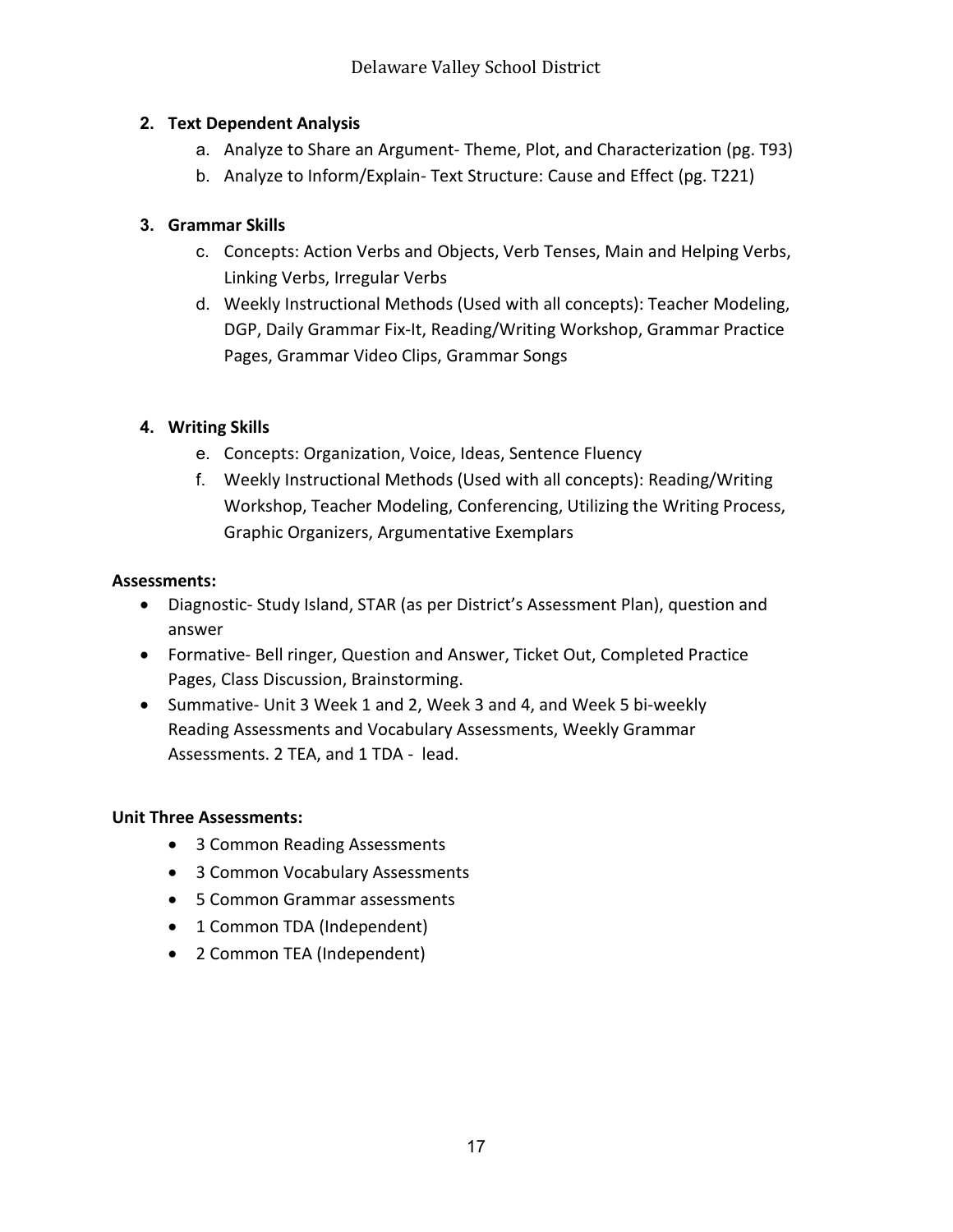**Unit 4 Time Range in Days: 30-35**

**Standard(s):** PACS English/Language Arts

#### **Standards Addressed:**

#### **PACS: ELA-**

CC.1.4.6.E, CC.1.4.6.L, CC.1.4.6.R, CC.1.4.6.D, CC.1.4.6.J, CC.1.4.6.P, CC.1.4.6C, CC.1.4.6.H, CC.1.2.6.A, CC.1.2.6.B, CC.1.2.6.C, CC.1.2.6.D, CC.1.2.6.E, CC.1.2.6.F, CC.1.3.6.F, CC.1.3.6.I, CC.1.3.6.D, CC.1.3.6.E, CC.1.3.6.K, CC.1.3.6.H, CC.1.3.6.B, CC.1.3.6.J, CC.1.3.6.A, CC.1.3.6.C, CC.1.4.6.W, CC.1.4.6.B, CC.1.4.6.F, CC.1.4.6.K, CC.1.4.6.Q, CC.1.4.6.T, CC.1.5.5.A , CC.1.5.6.A , CC.1.5.6.C, CC.1.5.6.D, CC.1.5.6.G

#### **Anchors:**

E06.D.1, E06.D.2, E06.E.1, E06.B-K.1, E06.B-C.2, E06.B-V.4, E06.A-K.1, E05.B-K.1, E06.A-C.2, E06.A-V.4, E06.A-C.3, E06.C.1.

#### **Eligible Content:**

E06.D.1.1.5, E06.D.1.1.6, E06.D.1.1.7, E06.D.1.1.8, E06.D.1.2.1, E06.D.1.2.2, E06.D.1.2.3, E06.D.2.1.1, E06.D.2.1.2, E06.D.2.1.3, E06.D.2.1.4, E06.D.2.1.5, E06.E.1.1.1, E06.E.1.1.2, E06.B-K.1.1.2, E06.B-K.1.1.1, E06.B-K.1.1.3, E06.B-C.2.1.1, E06.B-C.2.1.2, E06.B-V.4.1.1, E06.B-V.4.1.2, E06.A-K.1.1.2, E05.B-K.1.1.1, E06.A-C.2.1.1, E06.A-C.2.1.2, E06.A-C.2.13, E06.A-V.4.1.1, E06.A-V.4.1.2, E06.A-V4.1.1, E06.A-K.1.1.1, E06-A-C.2.1.1., E06.A-C.2.1.2, E06.A-C.3.1.1, E06.A-K.1.1.3, E06.C.1.2.4, E06.C.1.2.1, E06.C.1.2.2, E06.C.1.2.3, E06.C.1.2.6, E06.C.1.2.5, E06.C.1.3.1, E06.C.1.3.4, E06.C.1.3.3, E06.C.1.3.5, E06.C.1.1.1, E06.C.1.1.3, E06.C.1.1.4, E06.C.1.1.5, E06.D.2.1.1, E06.D.2.1.1, E06.D.2.1.2, E06.D.2.1.3, E06.D.2.1.4, E06.D.2.1.5, E06.E.1.1.4, E06.E.1.1.5, E06D.1.1.1, E06D.1.1.2, E06.D1.1.3, E06.D.1.1.4, E06.E.1.1.3, E06.E.1.1.4, E06.E.1.1.5, E06.E.1.1.6

#### **Objectives:**

- 1. Students will understand the characteristics of an expository text, historical accounts, free-verse fiction, free-verse poetry, narrative poetry, and biographies. (DOK Level 1)
- 2. Students will cite textual evidence to support analysis of what the text says explicitly as well as inferences drawn from the text. (DOK Level 3)
- 3. Students will interpret the meaning of words and phrases as they are used in a text, including figurative and connotative meanings using context clues. (DOK Level 2)
- 4. Students will describe how a particular story's plot unfolds in a series of episodes as well as how the characters respond or change as the plot moves toward a resolution. (DOK Level 3)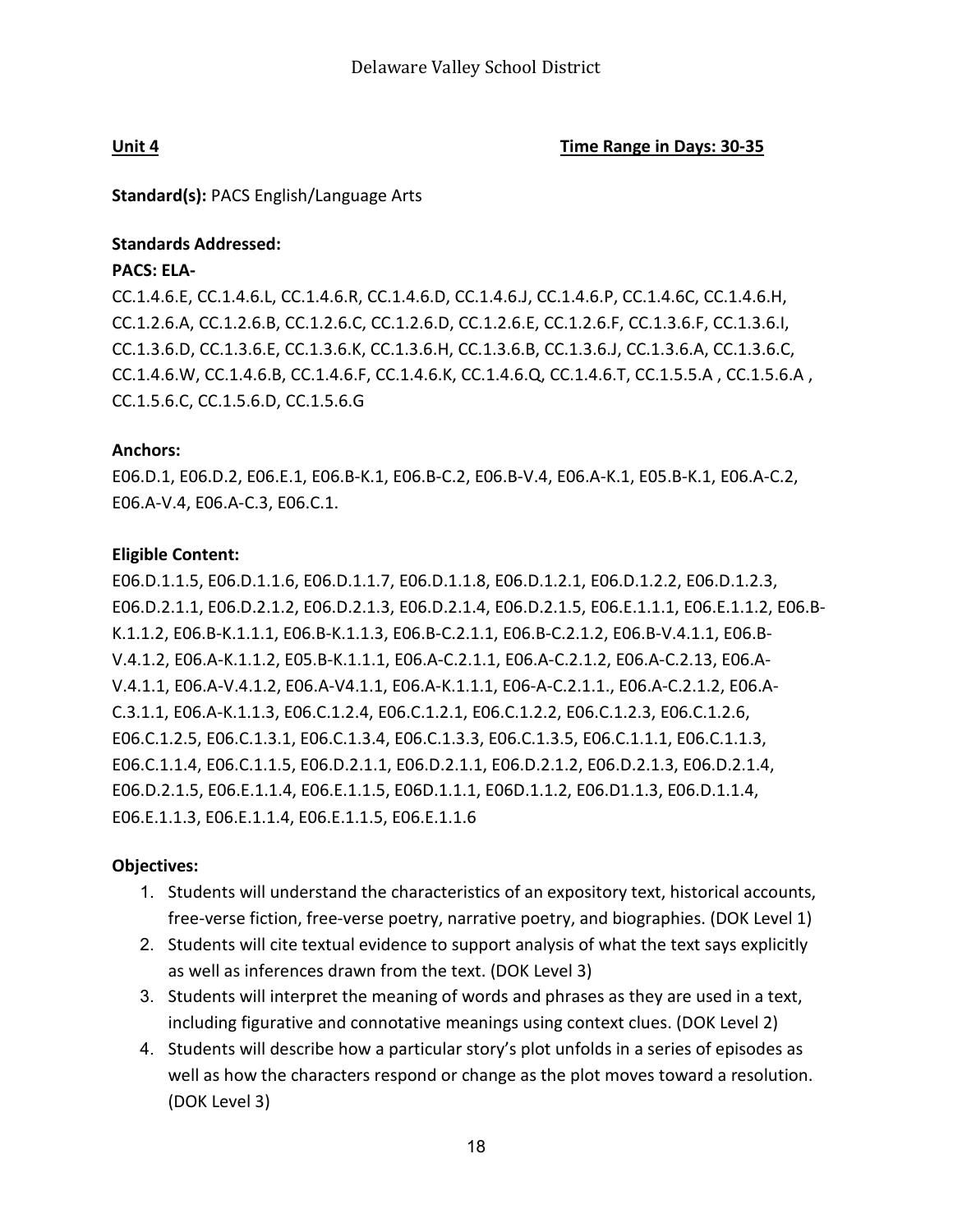- 5. Students will describe how a text presents information (sequentially, comparatively, and causally). (DOK Level 2)
- 6. Students will determine and explain an author's point of view or purpose in a text. (DOK Level 2)
- 7. Students will determine the central idea, theme, or information of a primary or secondary source (DOK Level 1)
- 8. Students will construct a summary of a text without bias. (DOK Level 3)
- 9. Students will analyze models to understand how an effective sequence organizes information logically, how writers use transitions to clarify relationships, and how writers develop characters in a drama. (DOK Level 4)
- 10. Students will understand, identify, and use personal pronouns and antecedents, intensive pronouns, possessive pronouns, pronoun-verb agreement, and interrogative, demonstrative, and indefinite pronouns. (DOK Level 1)
- 11. Students will interpret figures of speech in context. (DOK Level 2)
- 12. Students will demonstrate understanding of figurative language, word relationships, and nuances in word meanings. (DOK Level 1)

## **Reading Wonders Unit 4:**

## **1. Reading Comprehension**

## **Week One and Two: Utilized suggested lesson plan located on pages T16-T19. Required**:

- a. "She Had to Walk Before She Could Run" Shared Read
- b. "Seeing Things His Own Way"- Anchor Text
- c. "Get Fit for Fun!" Paired Selection

## **Skills and Strategies**:

- Comprehension: Reread, Author's Point of View, and Author's Purpose
- Vocabulary: Idioms, Exaggeration, and Hyperbole
- Genre: Expository Text and Biography
- **Supplemental**: "Against the Odds" and "Talk with the Glove"

## **Week Three and Four: Utilized suggested lesson plan located on pages T114-T117 Required**:

a. "Treasure in the Attic" – Shared Read

- b. "The Case of the Magic Marker: A Mickey Rangel Mystery"- Anchor Text
- c. "Dramatic Decisions: Theater Through the Ages" Paired Selection

## **Skills and Strategies**:

- Comprehension: Summarize, Theme, and Imagery
- Vocabulary: Context Clues: Homophones and Sound Devices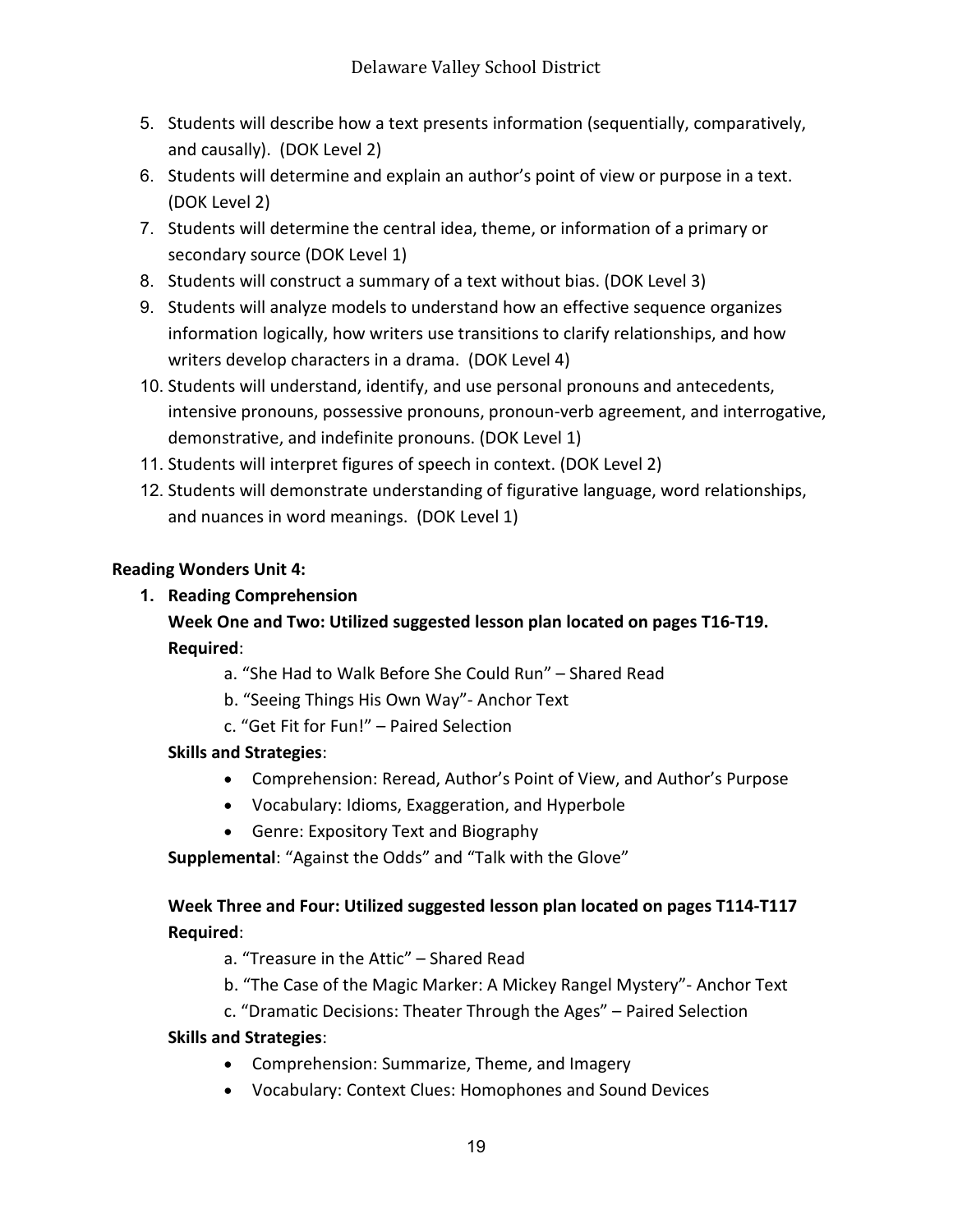## Delaware Valley School District

• Genre: Drama and Expository Text

**Supplemental**: "Something Fishy" and "Indian Puppet Theater"

## **Week Five: Utilized suggested lesson plan located on pages T212 and T213 Required**:

a. "Hey Nilda," "Hi Rachel" – Shared Read

b. "This Is Just to Say," "to Mrs. Garcia, in the office," "to Thomas"- Anchor Text

c. "Primer Lesson," If I can stop one Heart from breaking" – Paired Selection **Skills and Strategies**:

- Comprehension: Reread, Main Idea and Key Details, Print and Graphic Features.
- Vocabulary: Root words
- Genre: Argumentative Text and Persuasive Article

**Supplemental**: "The Hardest Lesson" and "Training Wheels"

Weekly Reading Instructional Methods (Used in all stories listed in a-e): Whole Group, Think Aloud, Think-Pair-Share, Choral Reading, Close Reading, Cloze Reading, Marking the Text, Audio Listening, Independent and Small Group Reading

Additional lesson plans for the beyond level readers can be found on the *Reading Wonders* website.

#### **2. Text Dependent Analysis**

- a. Analyze to Inform/Explain- Point of View (pg. T93)
- b. Analyze to Inform/Explain- Characterization and Theme (pg. T221)
- c. Analyze to Inform/Explain- Word Choice (pg. T285) (No organizers or resources- practice for PSSA)

#### **3. Grammar Skills**

- d. Concepts: Pronouns and Antecedents, Use of Possessive Pronouns, Pronoun-Verb Agreement
- e. Weekly Instructional Methods (Used with all concepts): Teacher Modeling, DGP, Daily Grammar Fix-It, Reading/Writing Workshop, Grammar Practice Pages, Grammar Video Clips, Grammar Songs

## **4. Writing Skills**

f. Concepts: Organization, Word Choice, Ideas, Sentence Fluency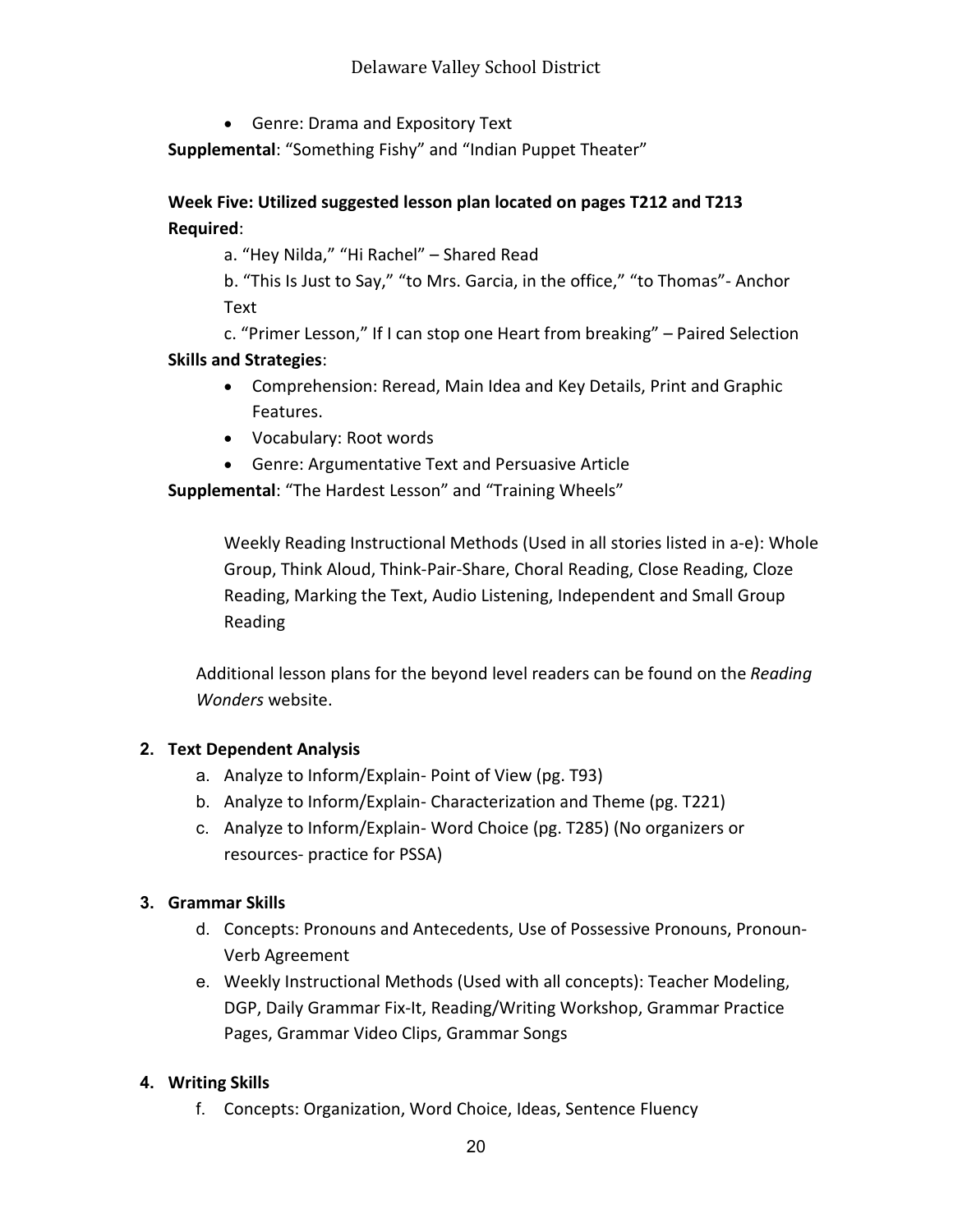- g. Weekly Instructional Methods (Used with all concepts): Reading/Writing Workshop, Teacher Modeling, Conferencing, Utilizing the Writing Process, Graphic Organizers, Quickwrites
- h. Writing Workshop Argumentative Writing- Activity: Discovering the Elements of an Argumentative Essay
	- i. Concepts: Planning and Prewriting, Researching, Drafting, Evaluating and Revising. Elements of an Argument, Respond to a Writing Prompt, Effective Introductions and Conclusions
	- ii. Instructional Methods: Think-Pair-Share, Brainstorming, Marking the Text, Graphic Organizer, Mapping, Skimming/Scanning, Visualizing, Drafting, Role-Playing, Self-Editing/Peer Editing, Webbing, Sharing and Responding, Marking the Draft, Note-taking, Adding, Analyze the prompt, Marking the Text, Rereading
- i. Writing Workshop- Narrative Writing- Activity; Discovering the Elements of and Narrative Poem
	- i. Concepts: Planning and Prewriting, Researching, Drafting, Evaluating and Revising. Elements of an Argument, Respond to a Writing Prompt, Effective Introductions and Conclusions
	- ii. Instructional Methods: Think-Pair-Share, Brainstorming, Marking the Text, Graphic Organizer, Mapping, Skimming/Scanning, Visualizing, Drafting, Role-Playing, Self-Editing/Peer Editing, Webbing, Sharing and Responding, Marking the Draft, Note-taking, Adding, Analyze the prompt, Marking the Text, Rereading

## **Assessments:**

- Diagnostic- Study Island, STAR (as per District's Assessment Plan), question and answer
- Formative- Bell ringer, Question and Answer, Ticket Out, Completed Practice Pages, Class Discussion, Brainstorming.
- Summative- Unit 4 Week 1 and 2, Week 3 and 4, and Week 5 bi-weekly Reading Assessments and Vocabulary Assessments, Weekly Grammar Assessments. 2 TEA, and 1 TDA - Independent.

## **Unit Four Assessments:**

- 3 Common Reading Assessments
- 3 Common Vocabulary Assessments
- 5 Common Grammar assessments
- 2 Common TEA (Independent)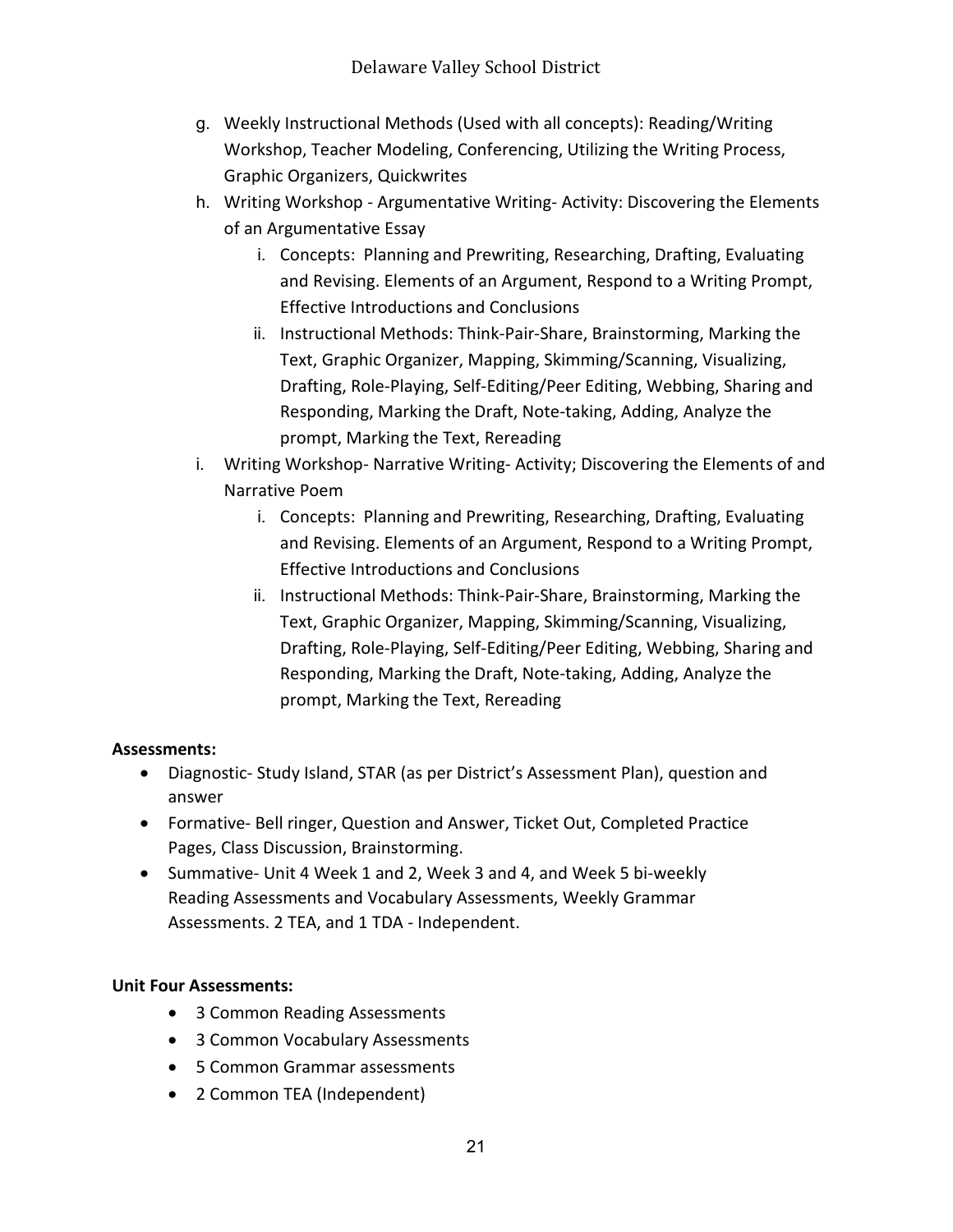**Unit 5 Time Range in Days: 30-35**

**Standard(s):** PACS English/Language Arts

#### **Standards Addressed:**

#### **PACS: ELA-**

CC.1.2.6.A, CC.1.2.6.B, CC.1.2.6.C, CC.1.2.6.D, CC.1.2.6.E, CC.1.2.6.F, CC.1.2.6.G, CC.1.3.6.F, CC.1.3.6.I, CC.1.3.6.D, CC.1.3.6.E, CC.1.3.6.K, CC.1.3.6.H, CC.1.3.6.B, CC.1.3.6.J, CC.1.3.6.A, CC.1.3.6.C, CC.1.4.6.A, CC.1.4.6.E, CC.1.4.6.L, CC.1.4.6.R, CC.1.4.6.D, CC.1.4.6.J, CC.1.4.6.P, CC.1.4.6.S, CC.1.4.6.V, CC.1.4.6.U, CC.1.4.6C, CC.1.4.6.H, CC.1.4.6.W, CC.1.4.6.B, CC.1.4.6.F, CC.1.4.6.K, CC.1.4.6.Q, CC.1.4.6.T, CC.1.5.5.A , CC.1.5.6.A , CC.1.5.6.C, CC.1.5.6.D, CC.1.5.6.E, CC.1.5.6.G

#### **Anchors:**

E06.B-K.1, E06.B-C.2, E06.B-V.4, E06.A-K.1, E05.B-K.1, E06.A-C.2, E06.A-V.4, E06.A-K.1, E06.A-C.3, E06.C.1, E06.D.2, E06.E.1, E06D.1, E06.E.1.

#### **Eligible Content:**

E06.B-K.1.1.2, E06.B-K.1.1.1, E06.B-K.1.1.3, E06.B-C.2.1.1, E06.B-C.2.1.2, E06.B-V.4.1.1, E06.B-V.4.1.2, E06.A-K.1.1.2, E05.B-K.1.1.1, E06.A-C.2.1.1, E06.A-C.2.1.2, E06.A-C.2.13, E06.A-V.4.1.1, E06.A-V.4.1.2, E06.A-V4.1.1, E06.A-K.1.1.1, E06-A-C.2.1.1., E06.A-C.2.1.2, E06.A-C.3.1.1, E06.A-K.1.1.3, E06.C.1.2.4, E06.C.1.2.1, E06.C.1.2.2, E06.C.1.2.3, E06.C.1.2.6, E06.C.1.2.5, E06.C.1.3.1, E06.C.1.3.4, E06.C.1.3.3, E06.C.1.3.5, E06.C.1.1.1, E06.C.1.1.3, E06.C.1.1.4, E06.C.1.1.5, E06.D.2.1.1, E06.D.2.1.1, E06.D.2.1.2, E06.D.2.1.3, E06.D.2.1.4, E06.D.2.1.5, E06.E.1.1.4, E06.E.1.1.5, E06D.1.1.1, E06D.1.1.2, E06.D1.1.3, E06.D.1.1.4, E06.D.1.1.5, E06.D.1.1.6, E06.D.1.1.7, E06.D.1.1.8, E06.D.1.2.1, E06.D.1.2.2, E06.D.1.2.3, E06.D.2.1.1, E06.D.2.1.2, E06.D.2.1.3, E06.D.2.1.4, E06.D.2.1.5, E06.E.1.1.1, E06.E.1.1.2, E06.E.1.1.3, E06.E.1.1.4, E06.E.1.1.5, E06.E.1.1.6

#### **Objectives:**

- 1. Students will identify characteristics of myths, historical fiction, expository text.
- 2. Students will interpret the meaning of words and phrases as they are used in a text, including figurative and connotative meanings using context clues. (DOK Level 2)
- 3. Students will interpret figures of speech in context. (DOK Level 2)
- 4. Students will describe how a particular story's plot unfolds in a series of episodes as well as how the characters respond or change as the plot moves toward a resolution. (DOK Level 3)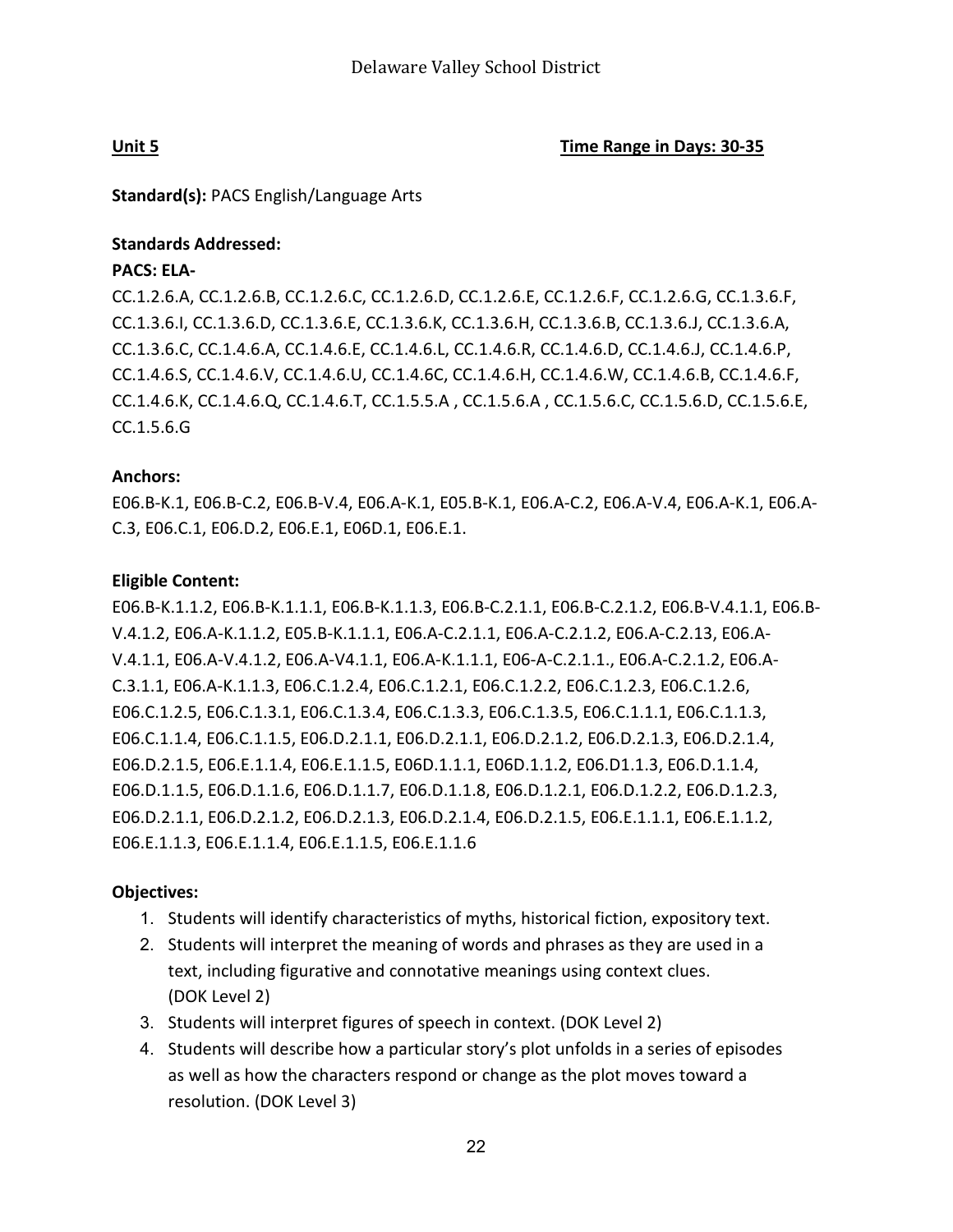- 5. Students will analyze models to understand transitions, understand how strong words help readers visualize, understand the logical order of ideas. (DOK Level 4)
- 6. Students will identify and use predicate adjectives, proper adjectives, indefinite and definite articles, and demonstrative adjectives, comparative and superlative adjectives (DOK Level 1)
- 7. Students will use more and most and good and bad correctly. (DOK Level 1)
- 8. Students will identify cause and effect relationships. (DOK Level 1)
- 9. Students will analyze the structure an author uses to organize a text and the content words an author uses to convey information concisely. (DOK Level 4)
- 10. Students will construct a summary of a text without bias. (DOK Level 3)
- 11. Students will determine an author's point of view or purpose in a text and explain how it is conveyed in the text. (DOK Level 2)
- 12. Students will interpret the meaning of words and phrases as they are used in a text, including figurative and connotative meanings using context clues. (DOK Level 2)

#### **Core Activities and Corresponding Instructional Methods:**

#### **Reading Wonders Unit 5:**

#### **1. Reading Comprehension**

## **Week One and Two: Utilized suggested lesson plan located on pages T16-T19. Required**:

- a. "The Science of Silk" Shared Read
- b. "Before Columbus: The Americas of 1491"- Anchor Text
- c. "Looking Back to Move Forward" Paired Selection

#### **Skills and Strategies**:

- Comprehension: Reread, Cause and Effect, Text Features
- Vocabulary: Context Clues: Cause and Effect, Homographs
- Genre: Expository Text
- **Supplemental**: "How Horses Changed the World" and "From Cacao to Chocolate"

## **Week Three and Four: Utilized suggested lesson plan located on pages T114-T117 Required**:

- a. "Journey to Freedom" Shared Read
- b. "Elijah of Buxton"- Anchor Text
- c. "The People Could Fly" Paired Selection

#### **Skills and Strategies**:

• Comprehension: Make, Confirm, and Revise Predictions, Cause and Effect, Author's Purpose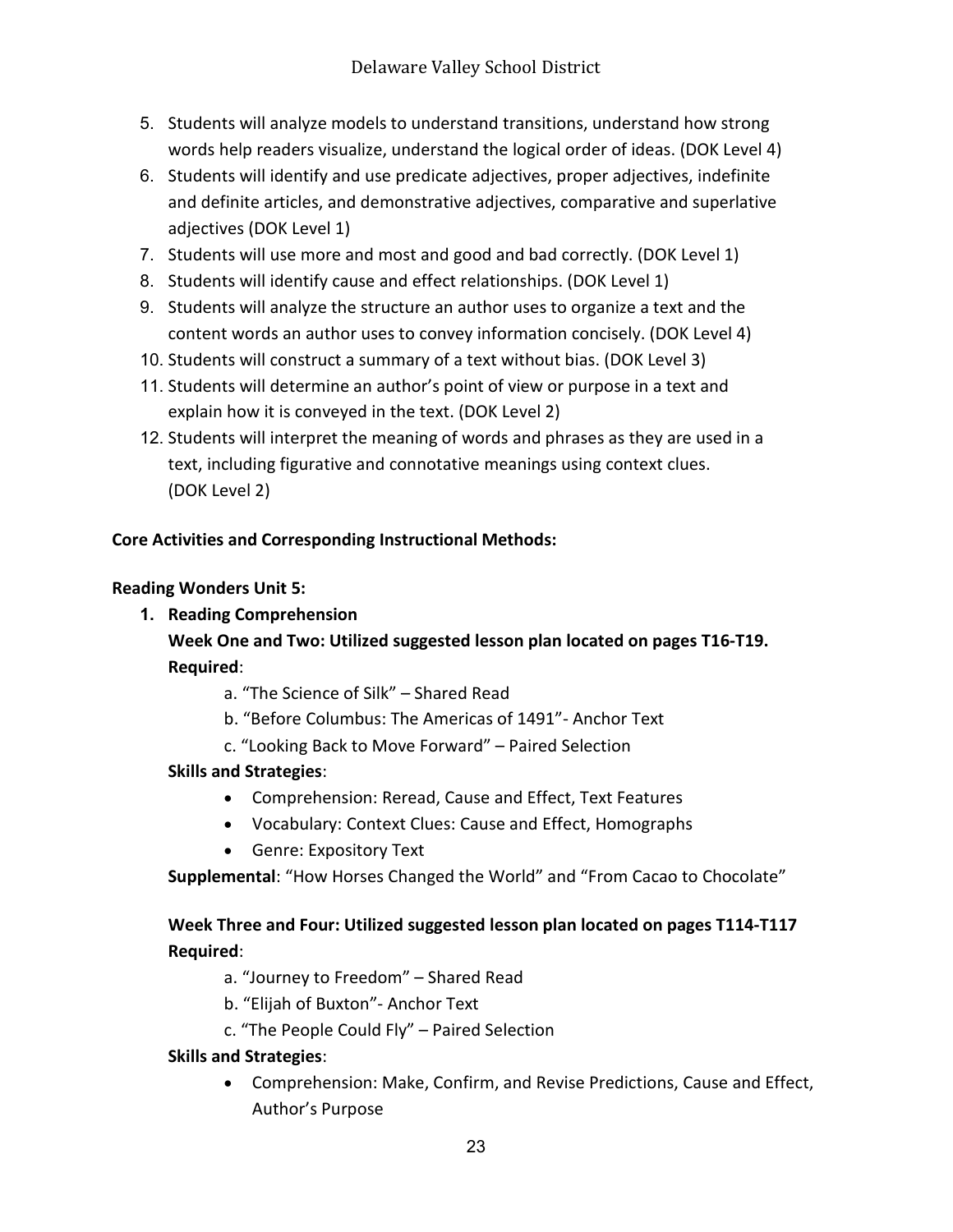## Delaware Valley School District

- Vocabulary: Adages and Proverbs, and Puns and Humor
- Genre: Historical Fiction and Folktale

**Supplemental**: "The Promised Land" and "The Catfur Cloak"

**Week Five: Utilized suggested lesson plan located on pages T212 and T213 Required**:

a. "Tools of the Explorer's Trade" – Shared Read

b. "Out of This World"- Anchor Text

c. "Space Shuttles on the Move" – Paired Selection

#### **Skills and Strategies**:

- Comprehension: Reread, Main Idea and Key Details, Print and Graphic Features.
- Vocabulary: Connotations and Denotations
- Genre: Argumentative Text and Informational Article

**Supplemental**: "A Microscopic World" and "On a Nanoscale"

Weekly Reading Instructional Methods (Used in all stories listed in a-e): Whole Group, Think Aloud, Think-Pair-Share, Choral Reading, Close Reading, Cloze Reading, Marking the Text, Audio Listening, Independent and Small Group Reading

Additional lesson plans for the beyond level readers can be found on the *Reading Wonders* website.

#### **2. Text Dependent Analysis**

a. Analyze to Share an Argument- Author's Point of View (pg. T285)

#### **3. Grammar Skills**

- b. Concepts: Adjectives, Articles, Demonstrative Adjectives, Adjectives that Compare, comparing with more, most, good, and bad
- c. Weekly Instructional Methods (Used with all concepts): Teacher Modeling, DGP, Daily Grammar Fix-It, Reading/Writing Workshop, Grammar Practice Pages, Grammar Video Clips, Grammar Songs

#### **4. Writing Skills**

d. Concepts: Expository Writing, Argumentative Writing, Organization, Word Choice, Sentence Fluency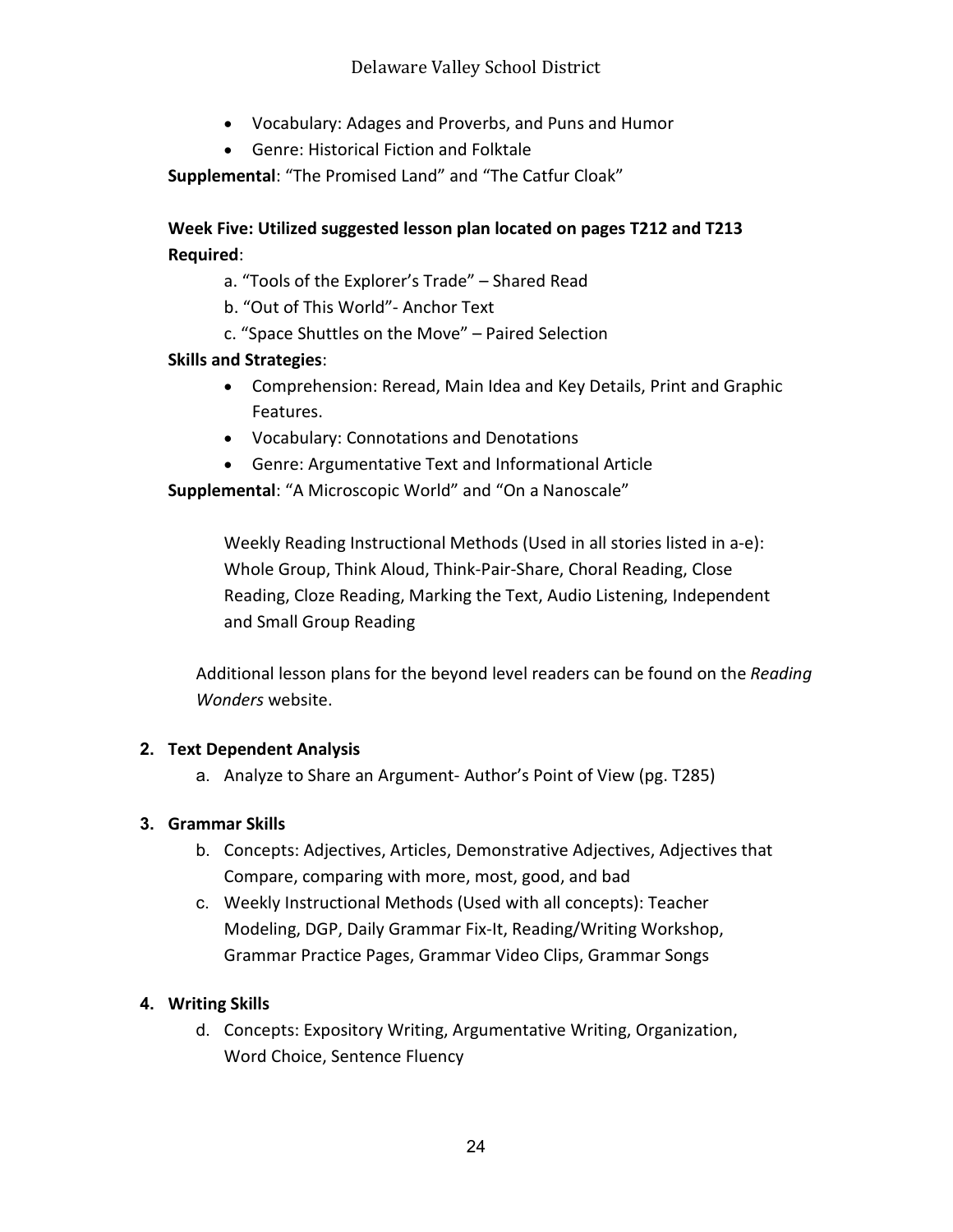- e. Weekly Instructional Methods (Used with all concepts): Reading/Writing Workshop, Teacher Modeling, Conferencing, Utilizing the Writing Process, Graphic Organizers
- f. Writer's Workshop:
	- i. Concepts: Narrative Writing, Figurative Language, Dialogue, Transitions, Stages of the Writing Process, Punctuation/Mechanics
	- ii. Instructional Methods: Think-Pair-Share, Brainstorming, Marking the Text, Graphic Organizer, Mapping, Skimming/Scanning, Visualizing, Drafting, Role-Playing, Self-Editing/Peer Editing, Webbing, Sharing and Responding, Marking the Draft, Note-taking, Adding, Unpacking the prompt
- g. Writing Workshop Expository Writing Activity: Discovering the Elements of an Expository Essay
	- i. Concepts: Planning and Prewriting, Researching, Drafting, Evaluating and Revising. Elements of an Expository Essay, Respond to a Writing Prompt, Effective Introductions and Conclusions
	- ii. Instructional Methods: Think-Pair-Share, Brainstorming, Marking the Text, Graphic Organizer, Mapping, Skimming/Scanning, Visualizing, Drafting, Role-Playing, Self-Editing/Peer Editing, Webbing, Sharing and Responding, Marking the Draft, Note-taking, Adding, Analyze the prompt, Marking the Text, Rereading

## **Assessments:**

- Diagnostic- Study Island, STAR (as per District's Assessment Plan), question and answer
- Formative- Bell ringer, Question and Answer, Ticket Out, Completed Practice Pages, Class Discussion, Brainstorming.
- Summative- Unit 5 Week 1 and 2, Week 3 and 4, and Week 5 bi-weekly Reading Assessments and Vocabulary Assessments, Weekly Grammar Assessments. 2 TEA, and 1 TDA - Independent

## **Unit One Assessments:**

- 3 Common Reading Assessments
- 3 Common Vocabulary Assessments
- 5 Common Grammar assessments
- 1 Common TDA (Independent)
- 2 Common TEA (Independent)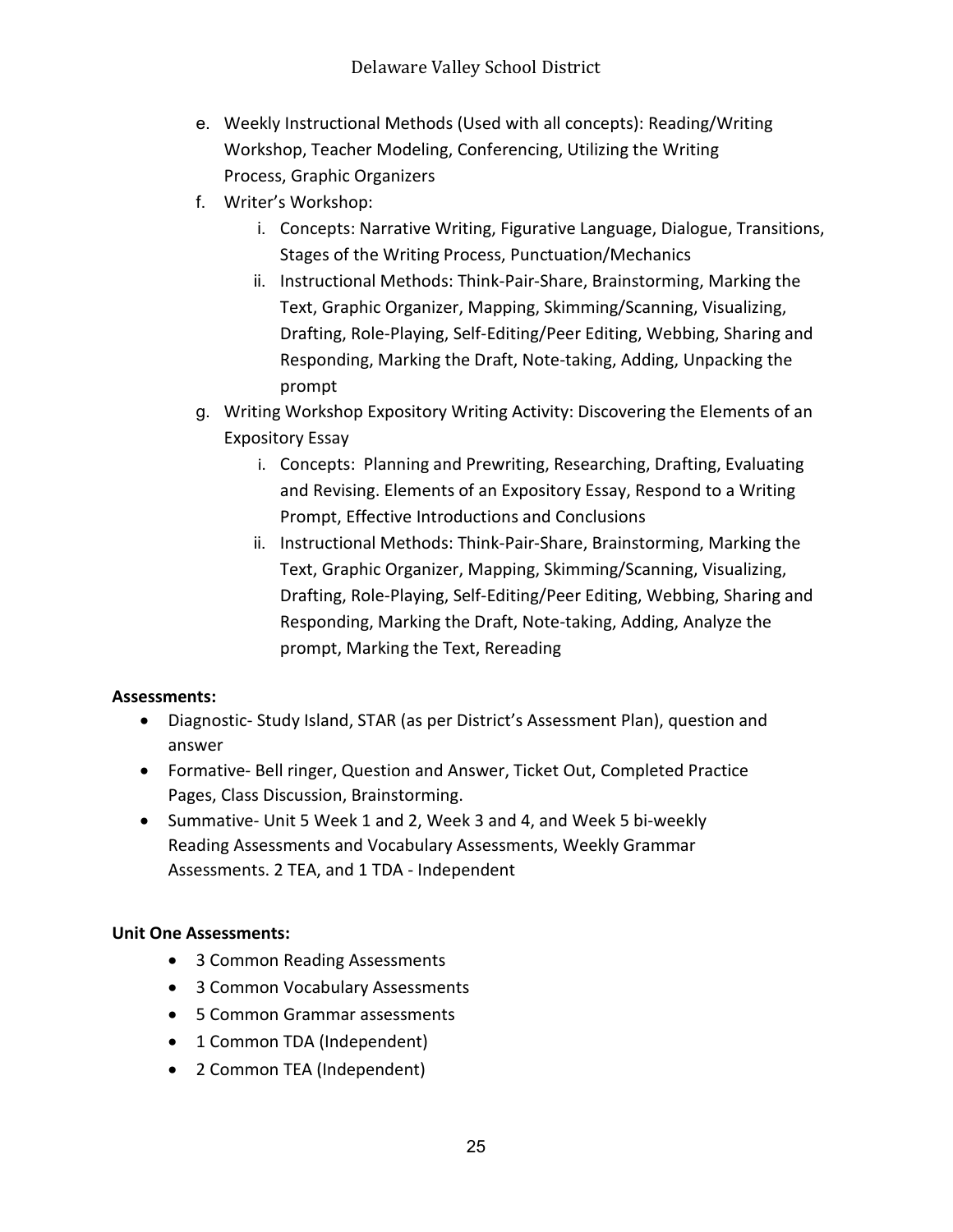# **Curriculum Plan**

#### **Novel Unit Time Range in Days: 25-30 Book 1: During Unit 2**

**Book 2: During Unit 5**

**Standard(s):** PACS English/Language Arts

#### **Standards Addressed:**

#### **PACS: ELA-**

CC.1.4.6.E, CC.1.4.6.L, CC.1.4.6.R, CC.1.4.6.D, CC.1.4.6.J, CC.1.4.6.P, CC.1.4.6C, CC.1.4.6.H, CC.1.2.6.A, CC.1.2.6.B, CC.1.2.6.C, CC.1.2.6.D, CC.1.2.6.E, CC.1.2.6.F, CC.1.3.6.F, CC.1.3.6.I, CC.1.3.6.D, CC.1.3.6.E, CC.1.3.6.K, CC.1.3.6.H, CC.1.3.6.B, CC.1.3.6.J, CC.1.3.6.A, CC.1.3.6.C, CC.1.4.6.W, CC.1.4.6.B, CC.1.4.6.F, CC.1.4.6.K, CC.1.4.6.Q, CC.1.4.6.T, CC.1.5.5.A , CC.1.5.6.A , CC.1.5.6.C, CC.1.5.6.D, CC.1.5.6.G

#### **Anchors:**

E06.D.1, E06.D.2, E06.E.1, E06.B-K.1, E06.B-C.2, E06.B-V.4, E06.A-K.1, E05.B-K.1, E06.A-C.2, E06.A-V.4, E06.A-C.3, E06.C.1.

#### **Eligible Content:**

E06.D.1.1.5, E06.D.1.1.6, E06.D.1.1.7, E06.D.1.1.8, E06.D.1.2.1, E06.D.1.2.2, E06.D.1.2.3, E06.D.2.1.1, E06.D.2.1.2, E06.D.2.1.3, E06.D.2.1.4, E06.D.2.1.5, E06.E.1.1.1, E06.E.1.1.2, E06.B-K.1.1.2, E06.B-K.1.1.1, E06.B-K.1.1.3, E06.B-C.2.1.1, E06.B-C.2.1.2, E06.B-V.4.1.1, E06.B-V.4.1.2, E06.A-K.1.1.2, E05.B-K.1.1.1, E06.A-C.2.1.1, E06.A-C.2.1.2, E06.A-C.2.13, E06.A-V.4.1.1, E06.A-V.4.1.2, E06.A-V4.1.1, E06.A-K.1.1.1, E06-A-C.2.1.1., E06.A-C.2.1.2, E06.A-C.3.1.1, E06.A-K.1.1.3, E06.C.1.2.4, E06.C.1.2.1, E06.C.1.2.2, E06.C.1.2.3, E06.C.1.2.6, E06.C.1.2.5, E06.C.1.3.1, E06.C.1.3.4, E06.C.1.3.3, E06.C.1.3.5, E06.C.1.1.1, E06.C.1.1.3, E06.C.1.1.4, E06.C.1.1.5, E06.D.2.1.1, E06.D.2.1.1, E06.D.2.1.2, E06.D.2.1.3, E06.D.2.1.4, E06.D.2.1.5, E06.E.1.1.4, E06.E.1.1.5, E06D.1.1.1, E06D.1.1.2, E06.D1.1.3, E06.D.1.1.4, E06.E.1.1.3, E06.E.1.1.4, E06.E.1.1.5, E06.E.1.1.6

#### **Objectives:**

- 1. Students will be able to analyze the complex characters and their development in the text. (DOK-Level 4)
- 2. Students will cite textual evidence to support analysis of what the text says explicitly as well as inferences drawn from the text. (DOK- Level 3)
- 3. Students will interpret the meaning of words and phrases as they are used in a text, including figurative and connotative meanings using context clues. (DOK- Level 2)
- 4. Students will be able to evaluate and assess how the characters interact with each other and advance the plot or develop the theme, citing evidence to support their conclusions. (DOK-Level 3)
- 5. Students will describe how a particular story's plot unfolds in a series of episodes as well as how the characters respond or change as the plot moves toward a resolution. (DOK- Level 3)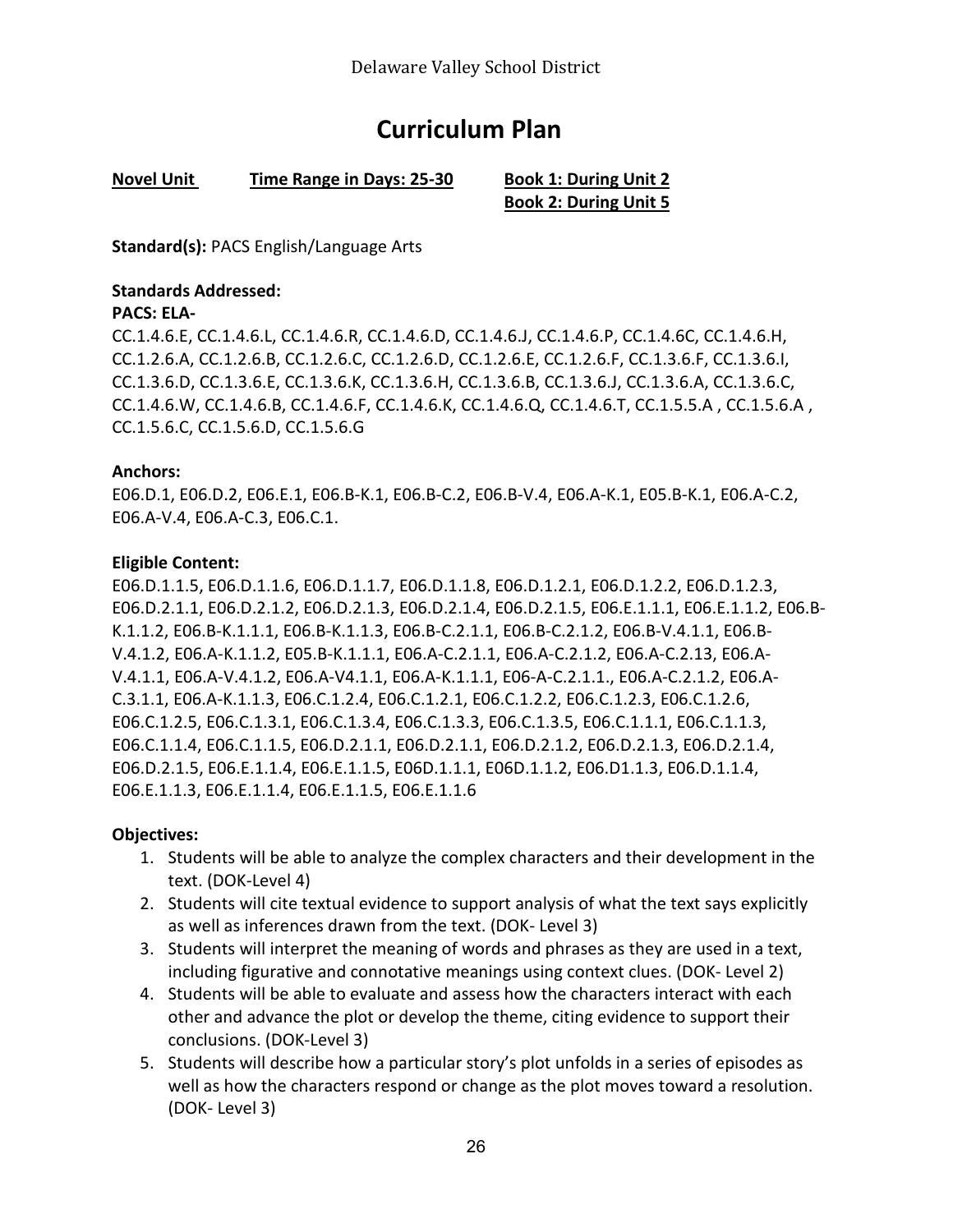- 6. Students will analyze in detail how a key individual, event, or idea is introduced, illustrated, and elaborated in a text. (DOK -Level 4)
- 7. Students will be able to generate relevant questions while reading the text. (DOK-Level 3)
- 8. Students will interpret figures of speech in context. (DOK -Level 2)
- 9. Students will recognize rhyme scheme and meter in poetry. (DOK Level 1)
- 10. Students will demonstrate understanding of figurative language, word relationships, and nuances in word meanings. (DOK Level 1)

## **Core Activities and Corresponding Instructional Methods:**

#### **Novel Unit**

## 1. **Reading Comprehension**

- a. Read and analyze the following: *The Crossover and 2nd Novel TBD*
- b. Instructional methods include: pre-reading strategies of previewing, predicting, questioning, connecting and visualizing; discuss connections (text to text, text to world, text to self); monitor comprehension through questioning and discussion; model fluency and expression illustrate visualizations of character and setting; demonstrate reading comprehension through interaction with text, completion of graphic organizers, comprehension questions and thinkalouds; summarize plot details and events; whole group, small group, partner reading, independent reading
- c. Activities for short stories include, but are not limited to discussion questions, study guides, quick writes, application of literary devices, etc.
- d. Complete Socratic Circle Discussions

## 2. **Grammar Skills**

- a. Concepts: Adverbs, Adverbs that Compare, Negatives, Prepositions, Sentence Combining
- b. Weekly Instructional Methods (Used with all concepts): Teacher Modeling, DGP, Daily Grammar Fix-It, Reading/Writing Workshop, Grammar Practice Pages, Grammar Video Clips, Grammar Songs

## 3. **Writing Skills**

- a. Concepts: Organization, Word Choice, Sentence Fluency, Voice
- b. Instructional Methods (Used with all concepts): Reading/Writing Workshop, Teacher Modeling, Conferencing, Utilizing the Writing Process, Graphic Organizers, Quickwrites, Journal Responses and Reflections

#### **Assessments:**

## **Diagnostic:**

- Terminology Review
- Unit Openers Vocabulary Skills, Essential Questions, etc.